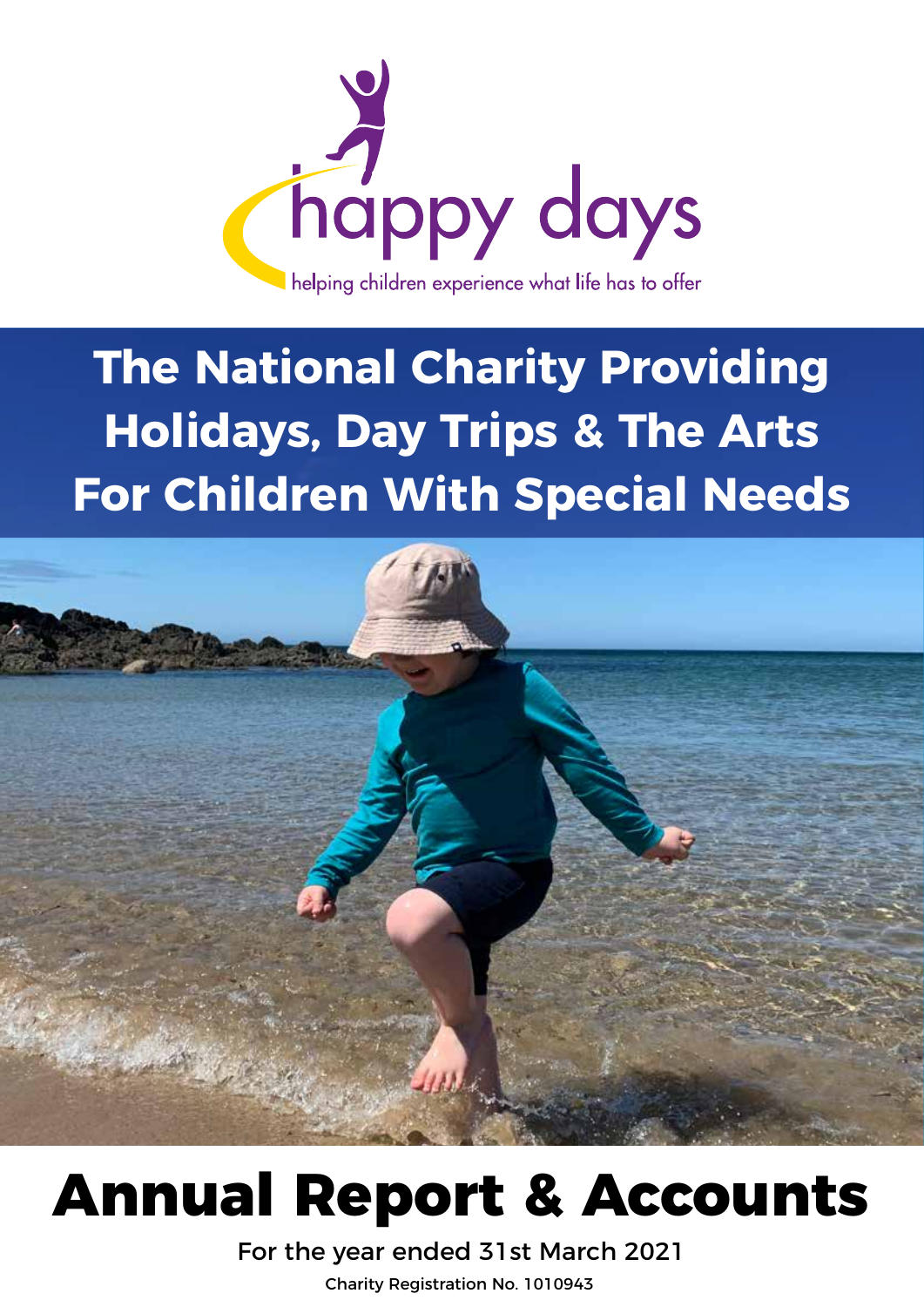### **Contents**

| <b>Report of the Trustees</b>                       | 1 to 8   |
|-----------------------------------------------------|----------|
| <b>Independent Examiner's Report</b>                | 9        |
| <b>Statement of Financial Activities</b>            | 10       |
| <b>Balance Sheet</b>                                | 11.      |
| <b>Cash Flow Statement</b>                          | 12       |
| <b>Notes to the Cash Flow Statement</b>             | 12       |
| <b>Notes to the Financial Statements</b>            | 13 to 21 |
| Detailed Statement of Financial Activities 21 to 22 |          |

The trustees who are also directors of the charity for the purposes of the Companies Act 2006, present their report with the financial statements of the charity for the year ended 31 March 2021. The trustees have adopted the provisions of Accounting and Reporting by Charities: Statement of Recommended Practice applicable to charities preparing their accounts in accordance with the Financial Reporting Standard applicable in the UK and Republic of Ireland (FRS 102) (effective 1 January 2019).



## **The smallest act of caring the potential to turn a life**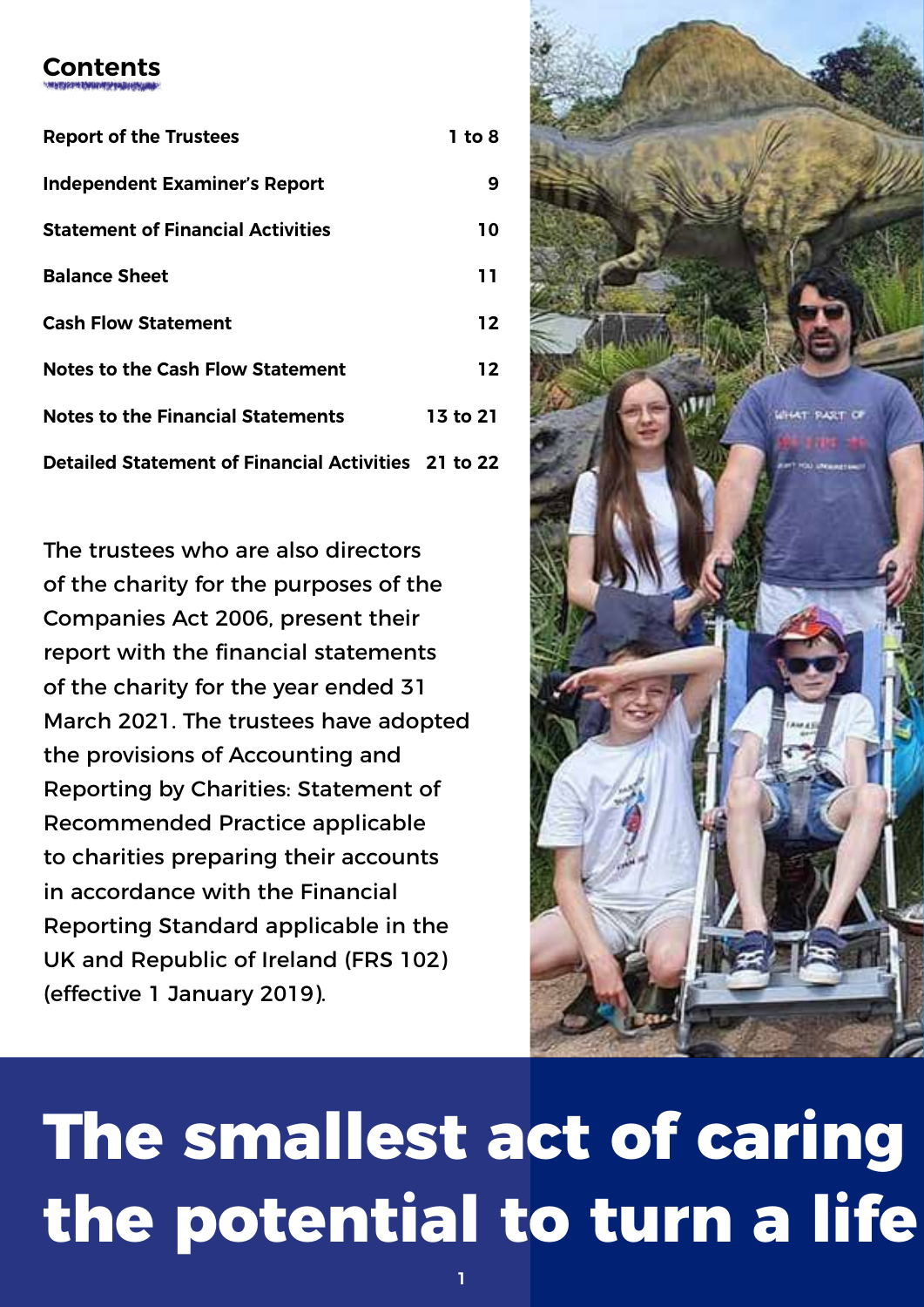

## **has** around...

### **Objects and Activities**

**Objectives and aims**

**The principal objectives of the Charity are:**

- 1. to help and educate young persons, through their leisure-time and holiday activities, so as to develop their physical, mental and spiritual capabilities that they may grow to full maturity as individuals and that their conditions of life may be improved.
- 2. to advance the education of young people by the provision of facilities for holidays.

#### **Public Benefit**

The Charity exists for the public benefit and our Memorandum and Articles of Association commit us to providing respite breaks through leisure and holiday activities for children with special needs.

The Trustees have given regard to the Charity Commission's guidance on public benefit when setting the aims and objectives for the year.

The main policies adopted are respite break family holidays of a 2 - 4 night duration for children with special needs, i.e. children who are sick, disabled, abused, neglected and/or disadvantaged by poverty and children who have a life limiting condition, to a variety of destinations both in the UK and in day trips to theme parks, performing arts experiences, zoos and other attractions for groups of special needs children throughout the UK.

#### **The children are nominated in several ways:**

- a) Through Social Services
- b) From schools/centres for children with special needs
- c) From doctors, nurses and health visitors
- d) From parents and/or guardians
- e) Support groups
- f) Women's refuge centres
- g) Other Charitable organisations

There have been no material changes in the policy of the Charity in this period.

#### **Volunteers**

The Charity receives no material donated services and places a minimal reliance on volunteers.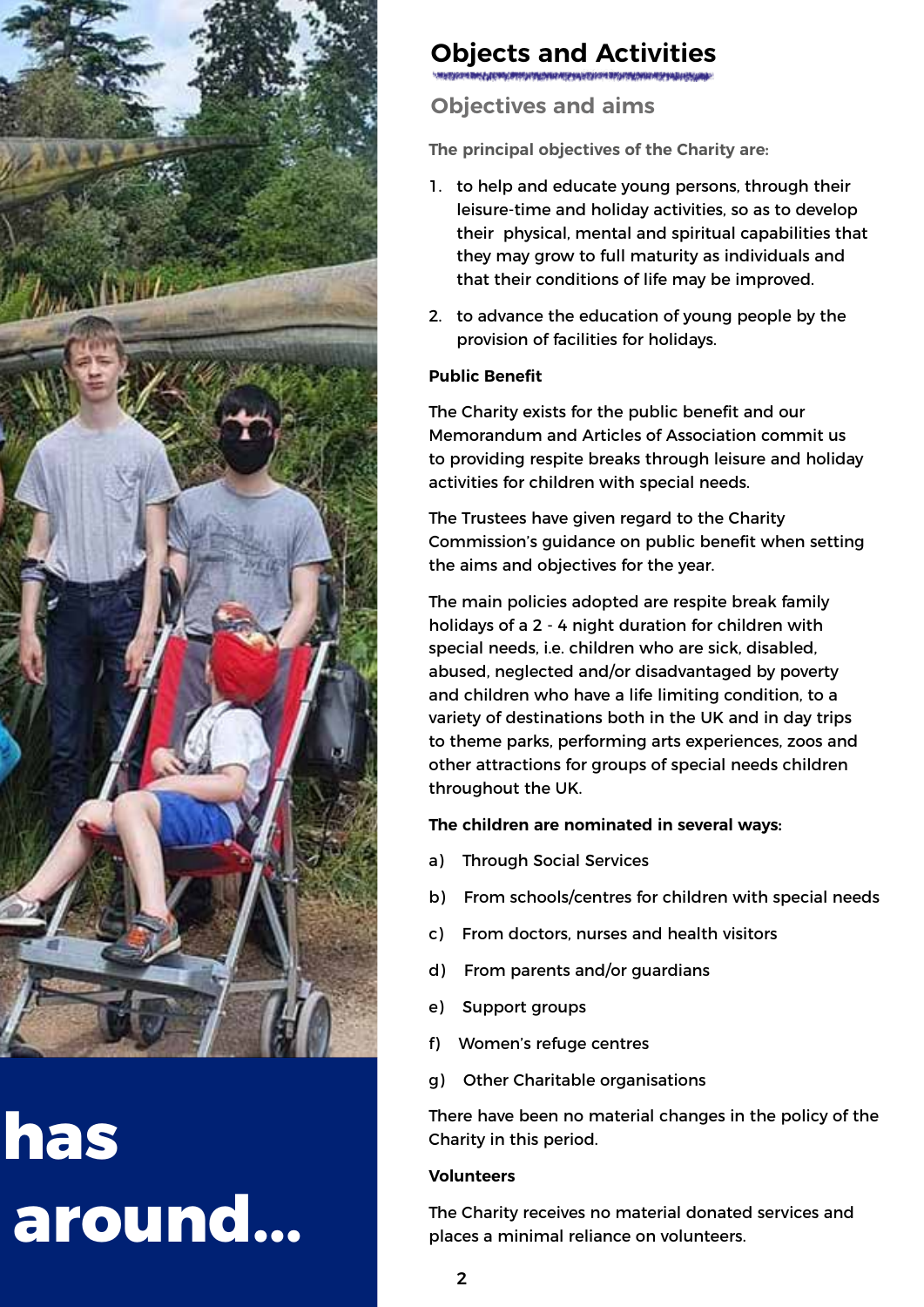### **Achievement And Performance**

#### **Charitable activities**

This past year has been an extremely difficult time due to the pandemic. This has had a major impact on our income and in carrying out many of our activities. Despite this we are very pleased that however arduous this journey has been we have managed to carry out some activity, in the main such as cinematic theatre performances, art activities and family breaks. We look forward to increasing the number of different activities as we move forward coming out of the pandemic restrictions.

The number of children helped was 10,629 (2020: 20,692) children. 9,257 children were able to experience a performing arts production. 1,158 children went to either a theme park, zoo, animal park, seaside or place of interest. The Charity provided family breaks for 140 children and their families to various destinations across the UK. We also enabled 74 children to benefit from a group activity holiday to various centres across the UK, and also a few abroad.

We have been able to give some of the most needy and vulnerable children in our society the magic of live theatre, educational trips, outings of pure fun and excitement to many diverse attractions across the whole UK. Respite breaks were arranged for families with special needs children who were able to spend some quality time together in a more tranquil setting. Many of the children have complex medical problems and some sadly have a life limiting condition. Every positive experience that can be brought into a child's life is so valuable in what can be a very uncertain future. We wish to express our thanks and gratitude to all our donors - for their continued and invaluable support, enabling us to help a substantial number of children. Not forgetting any community foundations, companies, individuals and Grant Making Trusts for their kind support e.g.The Big Lottery, Awards For All and the Freemasons across the UK to name but a few.

The Charity to date has helped in excess of 307,000 children across the United Kingdom to attend many diverse attractions, to enable the children's lives to be more enriched and that they have experienced something positive that can be built on towards their future development. For many of the children it will be a first time experience outside of their normal environment, which will broaden their outlook and help improve their social skills.

We are very grateful for the continued support in the coming year from various trusts, companies and individuals. We are determined to reach as many children as possible who need our help. We are pleased to hear positive feedback from families and groups who have had family breaks and outings. This helps us to evaluate the work we do and that we can ensure that the types of activities undertaken are of great benefit to the children, not just with the immediate effect but with the longer term benefit of renewed strength of spirit, positive well being, confidence and forward going thinking. Happy Days is very keen to benefit children from poor socioeconomic backgrounds and minority groups, thereby creating harmony and integration into the community.

As we approach the new financial year we do so with optimism and determination that we will help more children whose daily routine and world have been turned upside down over the past year and are in great need of a positive experience to improve their well being.

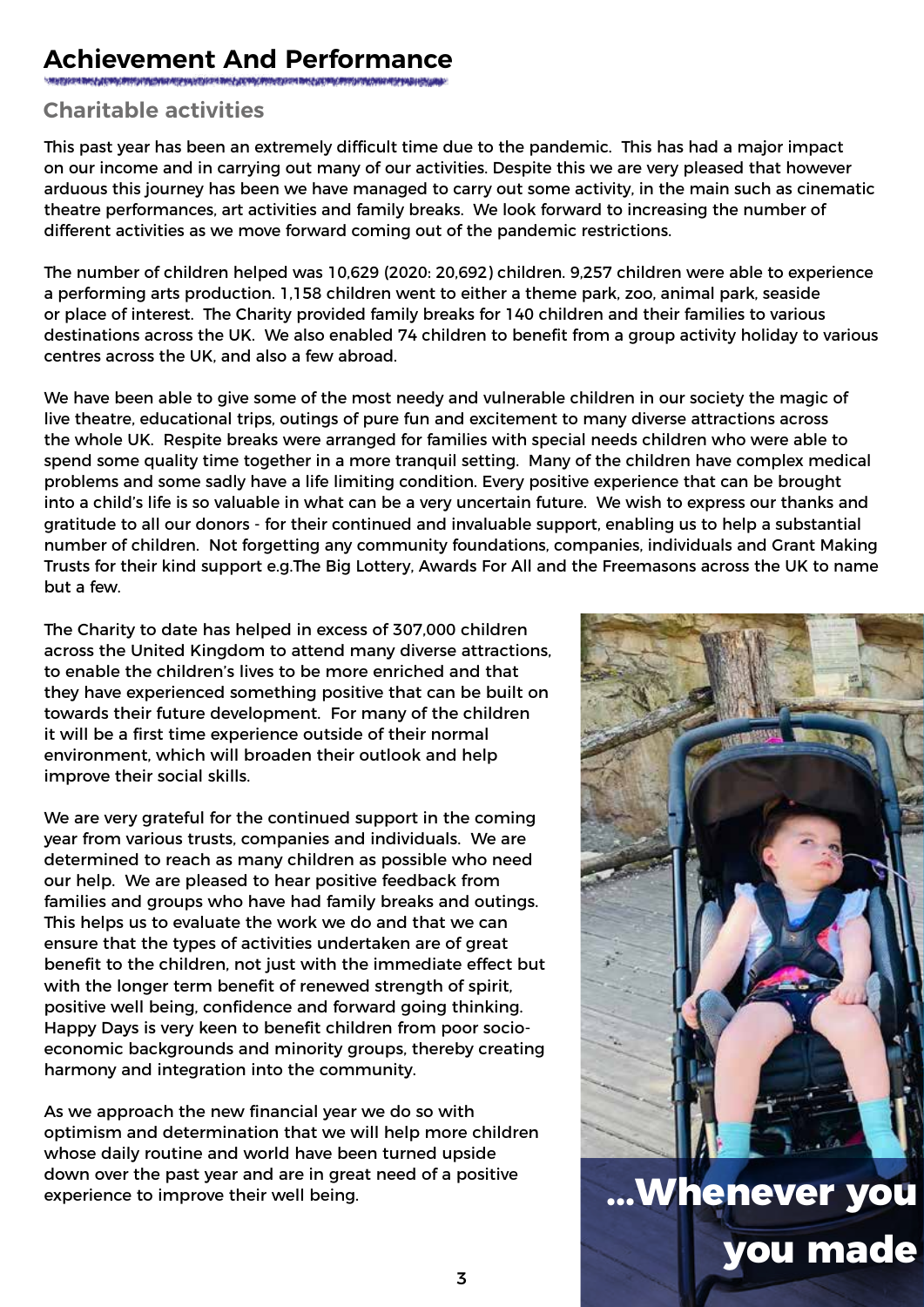## **What is Happy Days?**

**Happy Days Children's Charity was established in 1992 as a national registered charity.**

**Happy Days has gone from strength to strength. To date over 307,000 children have experienced the gifts of happiness and hope these holidays and trips provide.**

### **Our Aims, Mission & Dreams**

To provide holidays, residential trips, day trips and visiting theatre performances for children & young people who have disabilities or life limiting conditions or who have been abused and young carers who are resident in the United Kingdom.

The holidays & trips help to develop the children physically, mentally and spiritually and bring them happiness, excitement and fun!



doubt yourself remember live theatre. **a difference to me...** 



### **Days Out**

Our days out are legendary providing self-confidence, self esteem and an opportunity for social interaction. Every year literally 1,000's of children enjoy days out to Farms, Zoos, Theme Parks, Museums and the seaside.

### **Holidays**

The holidays are a great morale booster, our travellers come home with a more positive attitude which invariably sparks an immediate improvement in their physical and mental attitude. 100's of children enjoy holidays every year.

### **The Arts**

We provide wonderful performing arts experiences for children with special needs. Last year alone 1,000's of children experienced the magic of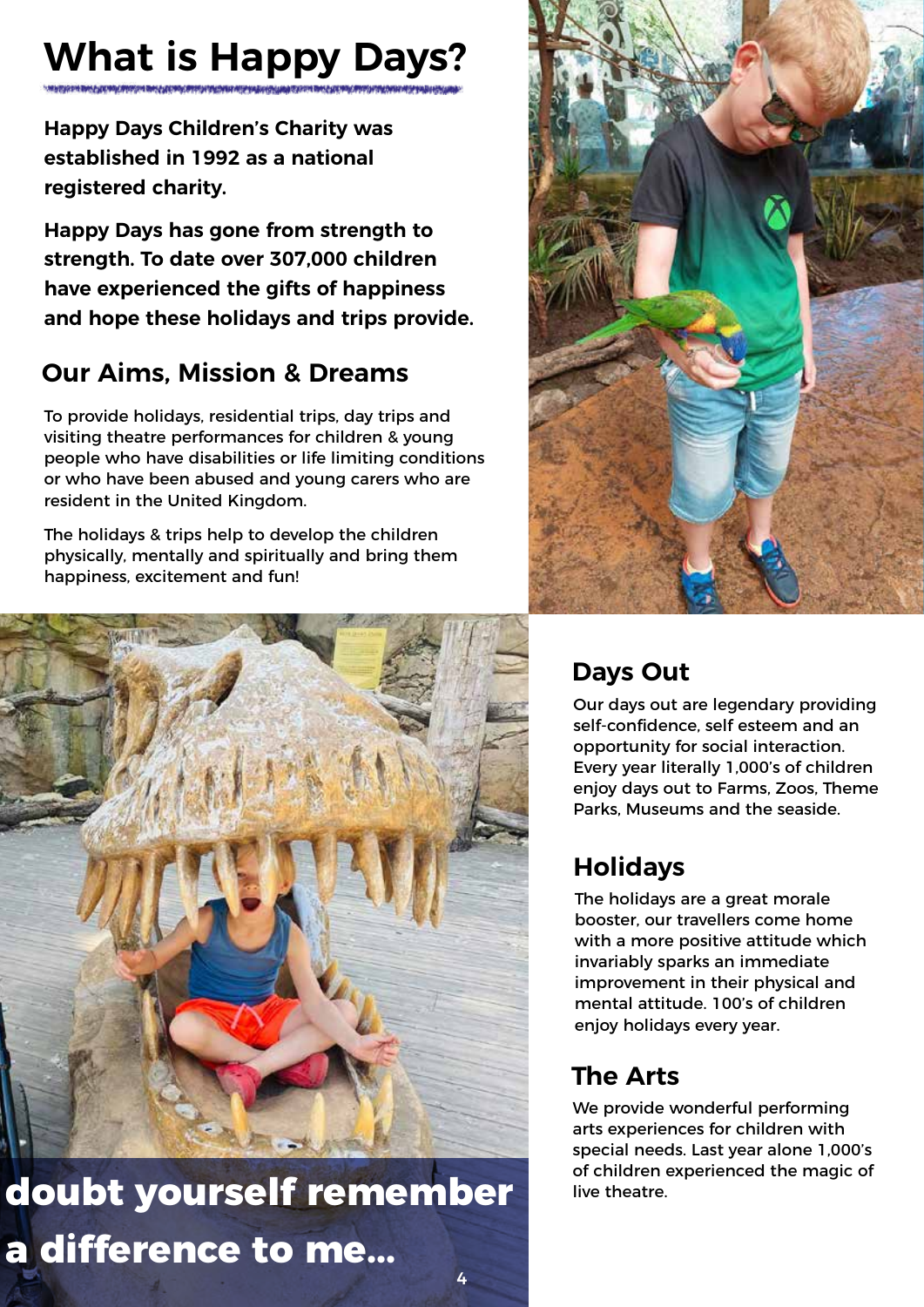

## **If children live with approval, they learn to like themselves**

### **The last ten years**





Joan Plowright



Valerie Singleton

**Our Patrons**



Joan Collins



His Grace Duke of Northumberland



**Twiggy**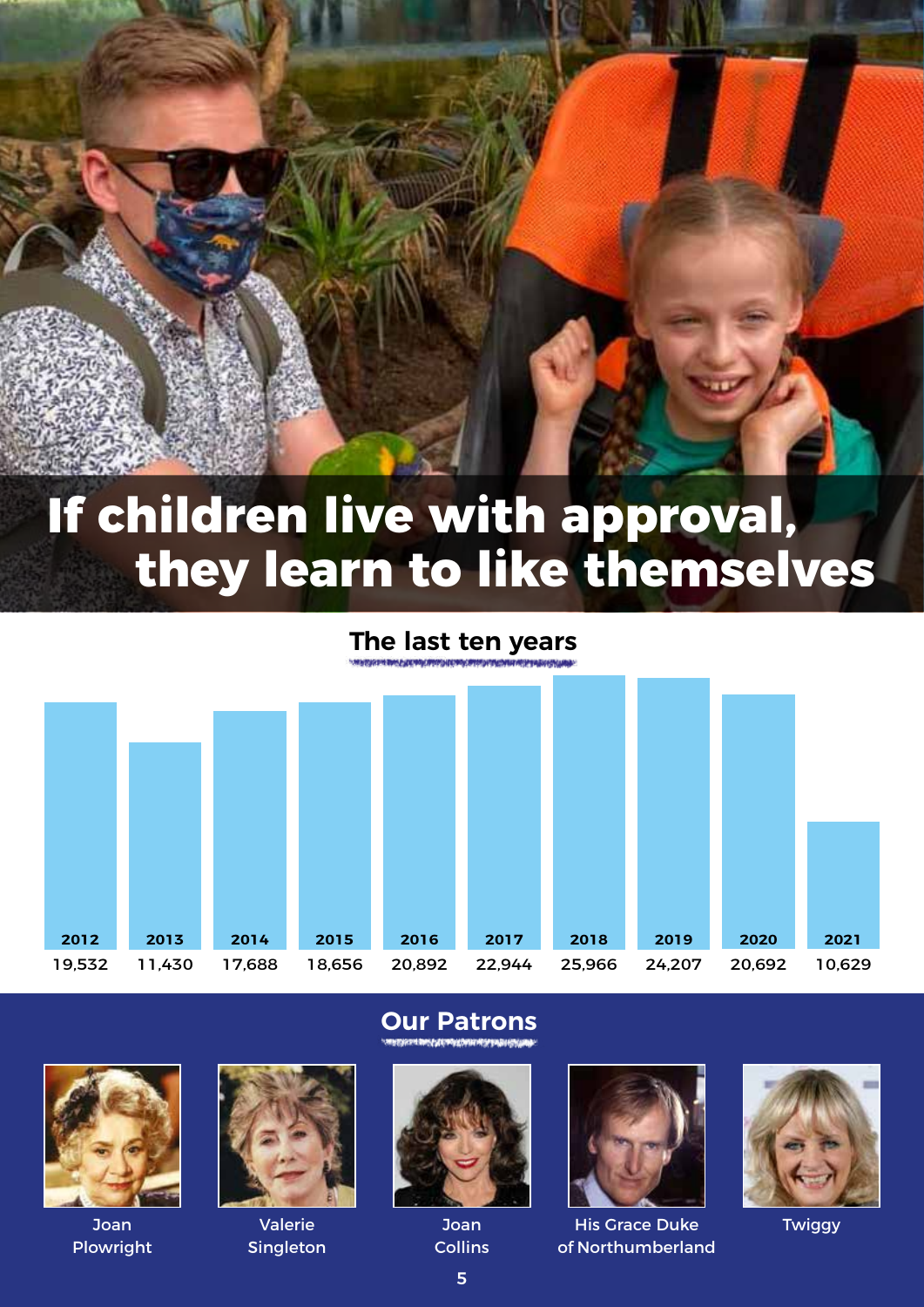#### **Financial Review**

#### **Reserves policy**

Reserves now stand at 5 months of expenditure part of which is for future activity as we move away from current restrictions and to ensure that the charity has sufficient funds in place once the furlough scheme and any other government support has come to an end.

Total incoming resources for the year ended 31st March 2021 amounted to £677,747 (2020: £886,350). Total payment and support costs for respite break family holidays and leisure time activities of £281,361 were expended during the year to 31st March 2021 (2020: £551,432). At the year end Unrestricted Funds carried forward amounted to £230,593 (2020: £191,445. Total restricted income was £303,632 of which £168,355 was expended during the year. This left an unexpended balance of £196,730 at 31st March 2021 (2020: £61,453).

The Charity took out a bounce back loan of £50,000 which is showing in the reserves at the year end and it is our intention to pay this back in full in the summer of 2021.

Happy Days is very dependent on income from the general public and business sector alike. Happy Days does not benefit from local government grants and is solely dependent on its own fundraising.

The charity's funds have been applied as follows:

- 1. To provide funding towards residential activity for groups of special needs children within the accepted criteria.
- 2. To provide day trips/group outings to children within the accepted criteria.
- 3. To provide trips to performing arts productions and visiting theatre performances to children within the accepted criteria.
- 4. To the running costs of the families and day trips department which enables the above activity to take place.
- 5. To the costs of the Charity's fundraising activity and further expanding the fundraising activity.
- 6. To pay for the running of the Charity.
- 7. To setting aside sufficient reserves which may be called upon in the eventuality of priority cases, or an emergency such as the recent pandemic.

#### **Future Plans**

The Charity remains cautious in the present financial climate, but still hopes to help more children in the next year, and will be seeking to gain new donors. This will help to create a steady income for the Charity. Happy Days is looking forward to working with corporate sponsors and grant making trusts and for many children to benefit as a result.

The Charity intends to help groups of children who are suffering from life-limiting conditions by way of wonderful days out in addition to the holidays presently undertaken.

The demand for help for children falling into the Charity's criteria is ever on the increase. The Charity intends to continue its policy for increasing the amount of day trips/group outings. The trustees wish to see children benefiting from inner city areas and minority groups and are keen to invite applications from such groups, thereby creating harmony and integration into the community. The Charity wishes to encourage the referrals of families with children who have special needs on low incomes/in receipt of benefits to apply for assistance. We also wish to see the children benefiting from the day trip activity to be more involved in the actual planning and evaluating of the trip activity.

It is felt that providing such activities for the children within the criteria stated, who are often in despair, will help promote greater spiritual well being. This will encourage renewed energy and determination to tackle their ongoing situation or to continue to cope with tragic circumstances.

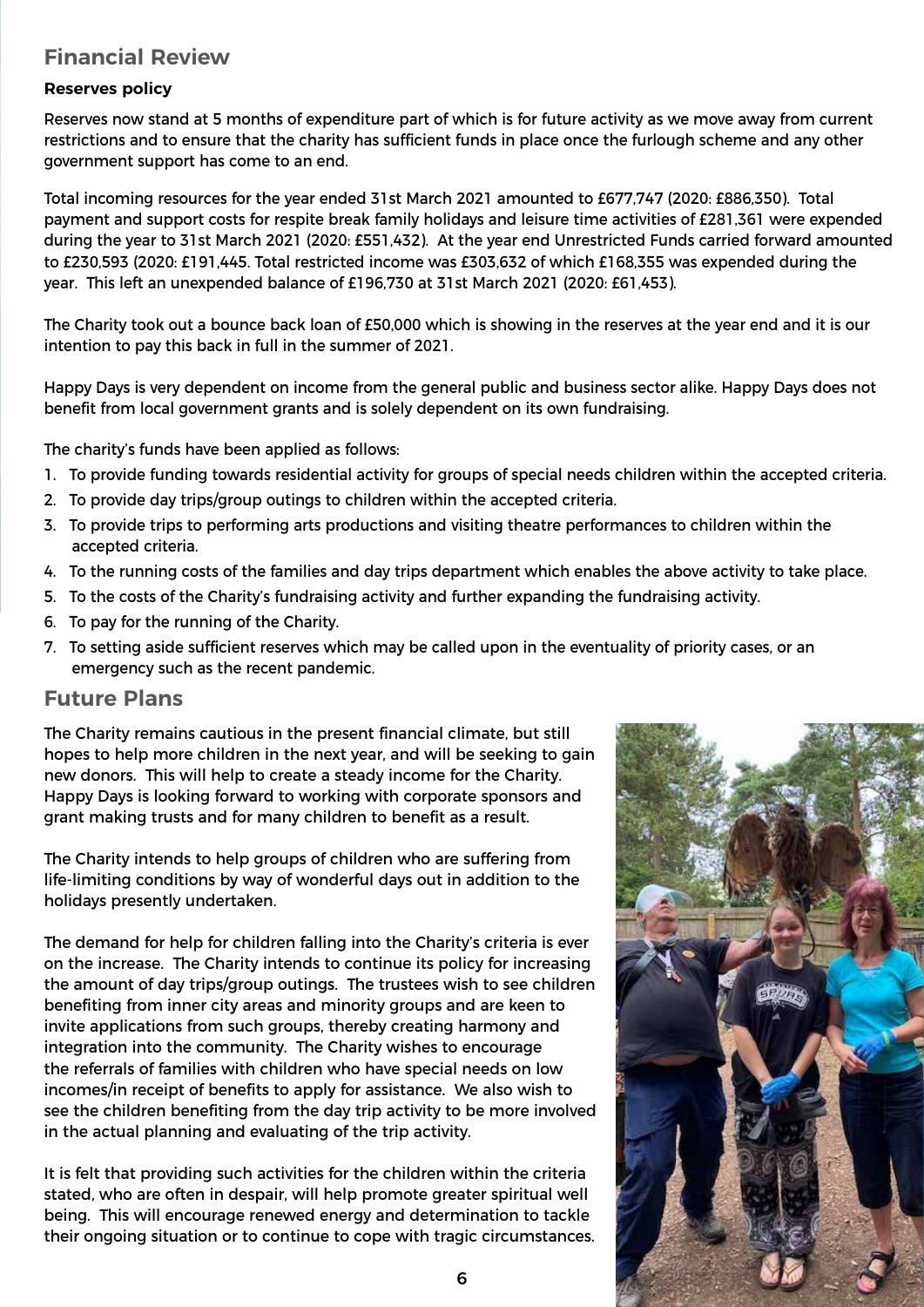### **Structure, Governance And Management**

#### **Governing document**

The company was incorporated on 21st August 1991, as a company limited by guarantee, not having a share capital and being a registered charity in England and Wales. The governing document of the company is its Memorandum and Articles.

#### **Recruitment and appointment of new trustees**

The Charity seeks to have on its board, members with the right skills set to enable it to be managed in an effective manner. Any new appointment is made at a properly constituted trustees' meeting.

#### **Organisational structure**

The Chief Executive of the Charity is supported by two senior managers in the day to day running of the Charity. These are the Director of Fundraising and the Fundraising Manager. There is full support from an administration team. Only senior managers and administration members have authority limits for ordering purposes which are: £250 - £500. Authorisation of any commitments up to £1,000 need to be approved by the Chief Executive and commitments above £1,000 can only be entered into when signed off by a trustee.

#### **Induction and training of new trustees**

New trustees receive the necessary induction in regard to responsibilities and visit the office of the Charity to meet all members of staff, looking through the charity literature including recent accounts and minutes of trustees' meetings and finally meeting with Senior Management and existing trustees.

### **Reference And Administrative Details**

#### **Registered Company number**

02639512 (England and Wales)

**Registered Charity number** 1010943

#### **Registered office** Unit 6 & 7 The Glover Centre 23 - 25 Bury Mead Road Hitchin Hertfordshire SG5 1RP

#### **Trustees**

Mrs D E May Mrs R Rees Mrs B G Russell Mr J Selmes

**Company Secretary** Mrs B G Russell

**Independent examiner** Gerald Bygraves FMAAT GB Accounting Solutions Limited Building 115, Bedford Technology Park Thurleigh Bedford Bedfordshire MK44 2YA

**Bankers** The Co-operative Bank PLC PO Box 101, 1 Balloon Street Manchester Lancashire M60 4EP

**Solicitors** Taylor Walton Solicitors 28 - 44 Alma Street Luton LU1 2PL

**Chief Executive** Mr R Sinclair

Approved by order of the board of trustees on 28 July 2021 and signed on its behalf by:

3-C. Russell

Mrs B G Russell - Secretary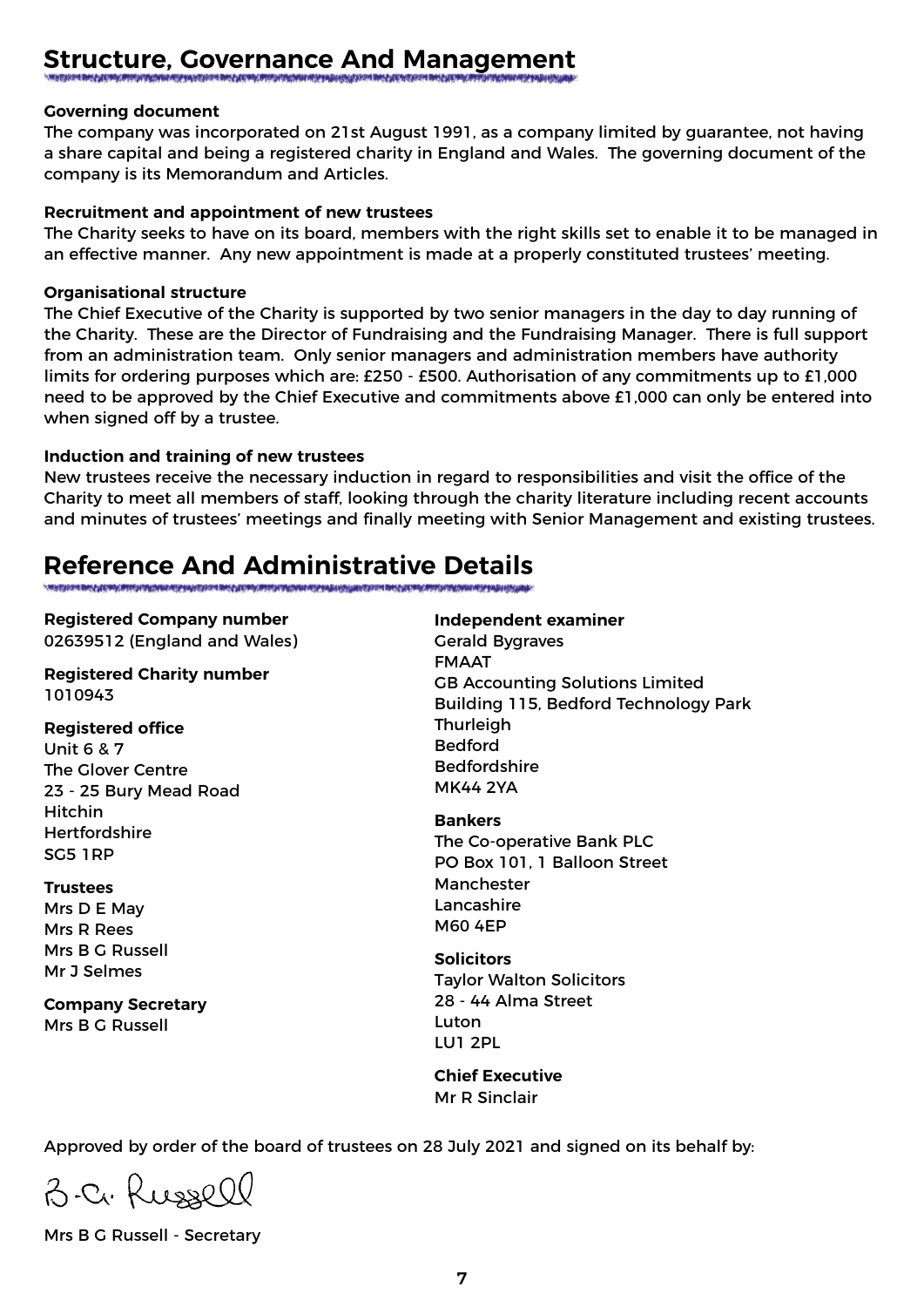# **What a Difference a Day Makes…**

itlin's

#### $.1N5$ Bl 8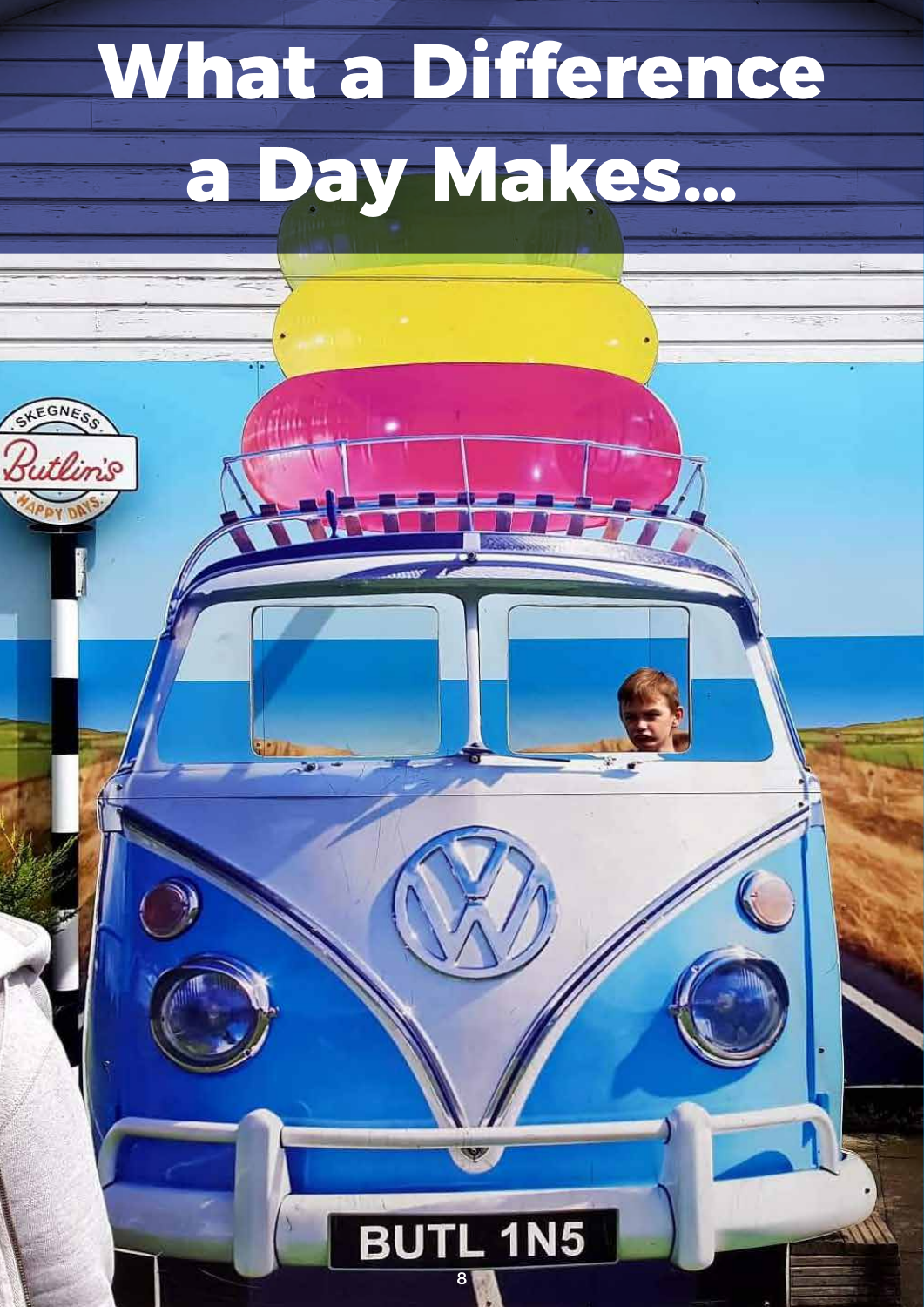### **Independent Examiner's Report to the Trustees of Happy Days Childrens Charity ('the Company')**

I report to the charity trustees on my examination of the accounts of the Company for the year ended 31 March 2021.

#### **Responsibilities and basis of report**

As the charity's trustees of the Company (and also its directors for the purposes of company law) you are responsible for the preparation of the accounts in accordance with the requirements of the Companies Act 2006 ('the 2006 Act').

Having satisfied myself that the accounts of the Company are not required to be audited under Part 16 of the 2006 Act and are eligible for independent examination, I report in respect of my examination of your charity's accounts as carried out under section 145 of the Charities Act 2011 ('the 2011 Act'). In carrying out my examination I have followed the Directions given by the Charity Commission under section 145(5) (b) of the 2011 Act.

#### **Independent examiner's statement**

Since your charity's gross income exceeded £250,000 your examiner must be a member of a listed body. I can confirm that I am qualified to undertake the examination because I am a registered member of FMAAT which is one of the listed bodies.

I have completed my examination. I confirm that no matters have come to my attention in connection with the examination giving me cause to believe:

- 1. accounting records were not kept in respect of the Company as required by section 386 of the 2006 Act; or
- 2. the accounts do not accord with those records; or
- 3. the accounts do not comply with the accounting requirements of section 396 of the 2006 Act other than any requirement that the accounts give a true and fair view which is not a matter considered as part of an independent examination; or
- 4. the accounts have not been prepared in accordance with the methods and principles of the Statement of Recommended Practice for accounting and reporting by charities (applicable to charities preparing their accounts in accordance with the Financial Reporting Standard applicable in the UK and Republic of Ireland (FRS 102)).

I have no concerns and have come across no other matters in connection with the examination to which attention should be drawn in this report in order to enable a proper understanding of the accounts to be reached.

Cerald Sygramer

Gerald Bygraves FMAAT GB Accounting Solutions Limited Building 115, Bedford Technology Park, Thurleigh Bedford, Bedfordshire MK44 2YA

Date: 28th July 2021



9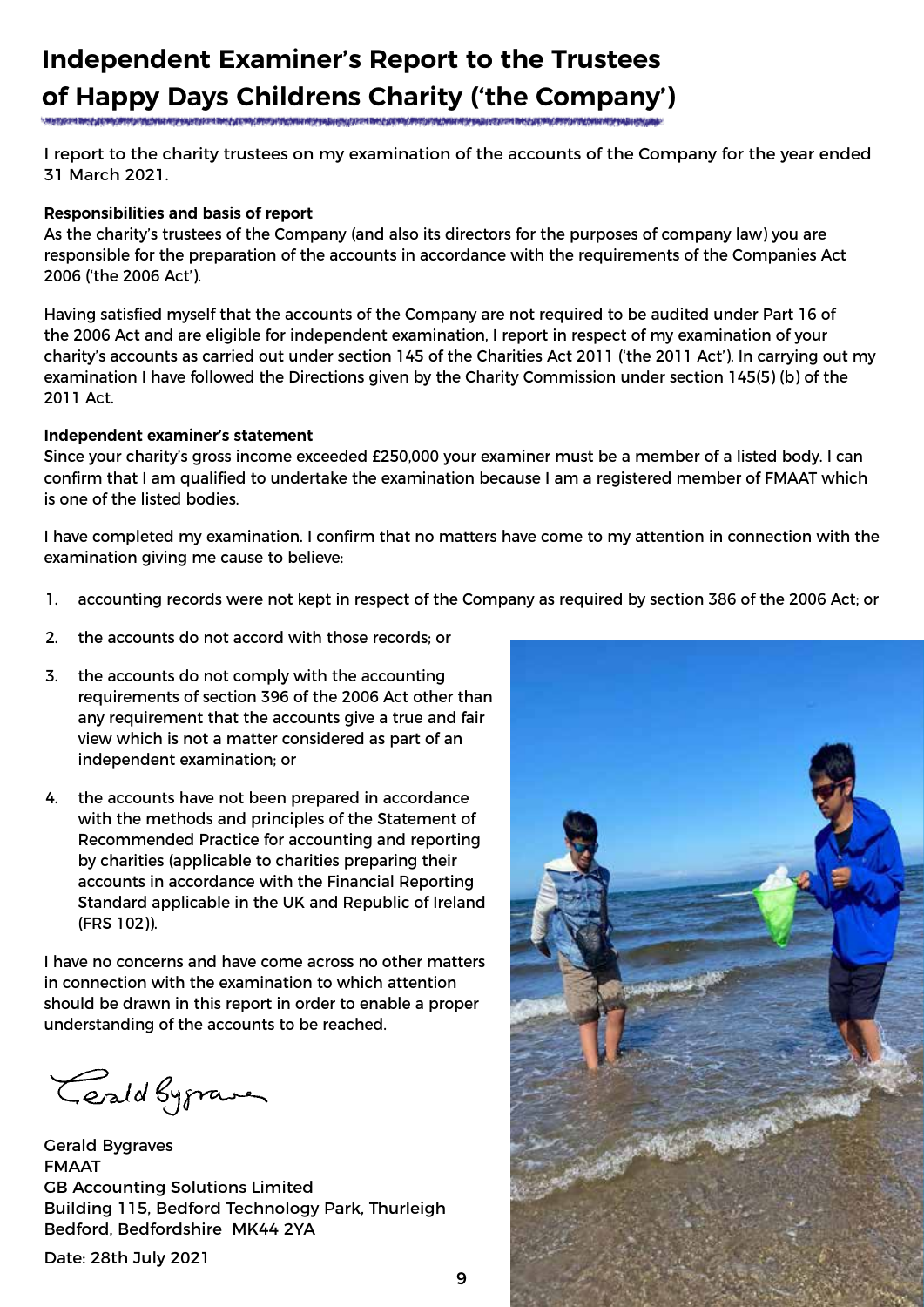### **Statement of financial activities**

#### **For the year ended 31 March 2021**

|                                    |                |                              |                            | 31.3.21            | 31.3.20            |
|------------------------------------|----------------|------------------------------|----------------------------|--------------------|--------------------|
|                                    |                | <b>Unrestricted</b><br>funds | <b>Restricted</b><br>funds | <b>Total funds</b> | <b>Total funds</b> |
|                                    | <b>Notes</b>   | £                            | £                          | £                  | £                  |
| Income and endowments from         |                |                              |                            |                    |                    |
| <b>Charitable activities</b>       | 4              |                              |                            |                    |                    |
| <b>Holidays and outings</b>        |                |                              | 303,632                    | 303,632            | 429,001            |
| Administration                     |                | 103,933                      |                            | 103,933            |                    |
| Activities for generating funds    | $\overline{2}$ | 269,756                      |                            | 269,756            | 456,696            |
| Investment income                  | $\overline{3}$ | 426                          |                            | 426                | 653                |
| <b>Total</b>                       |                | 374,115                      | 303,632                    | 677,747            | 886,350            |
| <b>Expenditure on</b>              |                |                              |                            |                    |                    |
| Raising funds                      | 5              | 98,866                       |                            | 98,866             | 136,166            |
| <b>Charitable activities</b>       | 6              |                              |                            |                    |                    |
| <b>Holidays and outings</b>        |                | 113,006                      | 168,355                    | 281,361            | 551,432            |
| Administration                     |                | 123,095                      |                            | 123,095            | 183,637            |
|                                    |                |                              |                            |                    |                    |
| <b>Total</b>                       |                | 334,967                      | 168,355                    | 503,322            | 871,235            |
| <b>Net income</b>                  |                | 39,148                       | 135,277                    | 174,425            | 15,115             |
| <b>Reconciliation of funds</b>     |                |                              |                            |                    |                    |
| <b>Total funds brought forward</b> |                | 191,445                      | 61,453                     | 252,898            | 237,783            |
| <b>Total funds carried forward</b> |                | 230,593                      | 196,730                    | 427,323            | 252,898            |
|                                    |                |                              |                            |                    |                    |

#### **Continuing operations**

All income and expenditure has arisen from continuing activities.

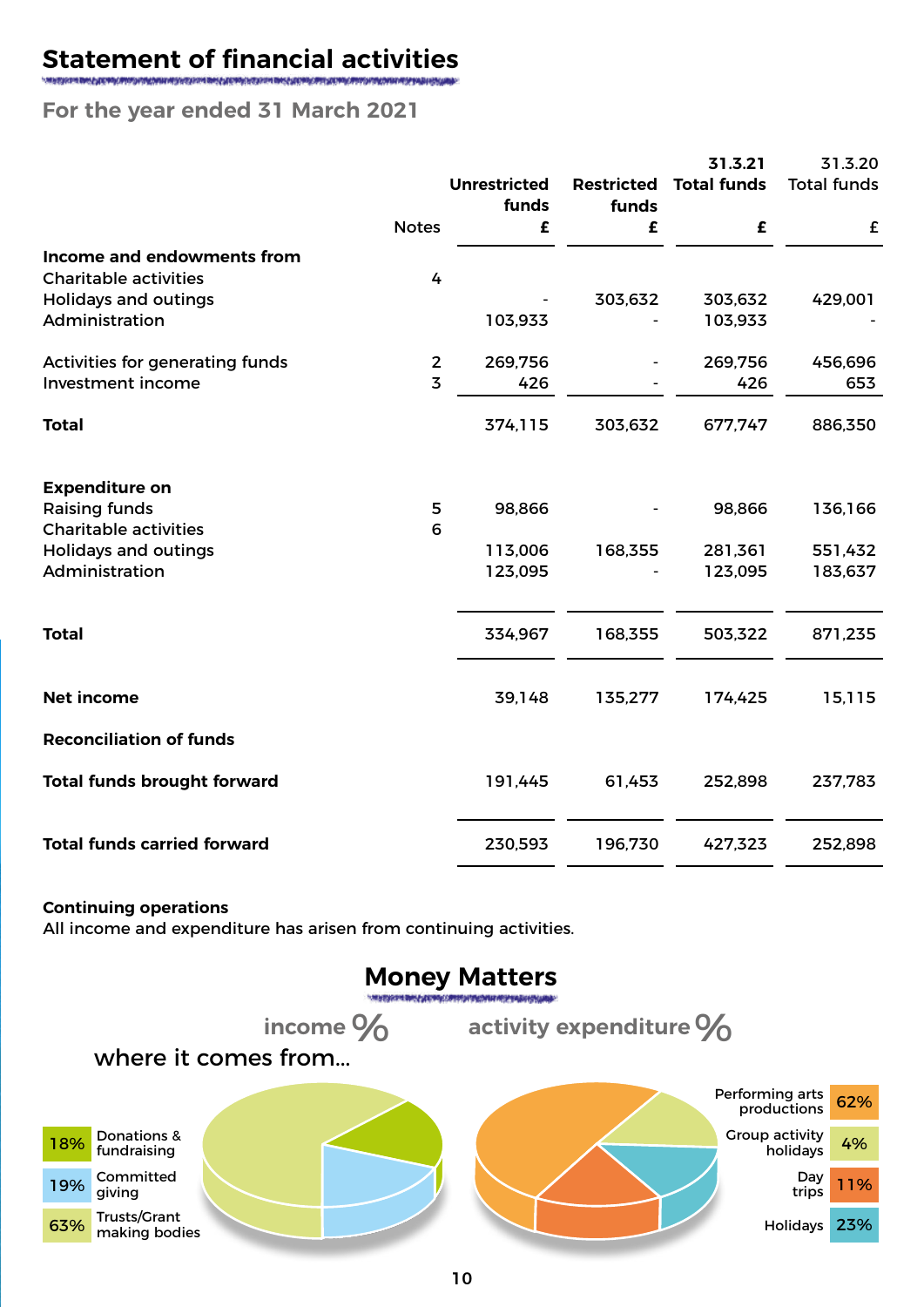### **Balance sheet**

|                                                                  |              |                     |                   | 31.3.21            | 31.3.20            |
|------------------------------------------------------------------|--------------|---------------------|-------------------|--------------------|--------------------|
| <b>As at 31 March 2021</b>                                       |              | <b>Unrestricted</b> | <b>Restricted</b> | <b>Total funds</b> | <b>Total funds</b> |
|                                                                  |              | funds               | funds             |                    |                    |
|                                                                  | <b>Notes</b> | £                   | £                 | £                  | £                  |
| <b>Fixed assets</b>                                              |              |                     |                   |                    |                    |
| Tangible assets                                                  | 13           | 25,840              |                   | 25,840             | 18,741             |
| <b>Current assets</b>                                            |              |                     |                   |                    |                    |
| <b>Debtors</b>                                                   | 14           | 53,903              |                   | 53,903             | 25,000             |
| Cash at bank                                                     |              | 244,213             | 196,730           | 440,943            | 245,612            |
|                                                                  |              | 298,116             | 196,730           | 494,846            | 270,612            |
| <b>Creditors</b>                                                 |              |                     |                   |                    |                    |
| Amounts falling due within one year                              | 15           | (74, 959)           |                   | (74, 959)          | (21, 471)          |
| <b>Net current assets</b>                                        |              | 223,157             | 196,730           | 419,887            | 249,141            |
| <b>Total assets less current liabilities</b>                     |              |                     |                   |                    |                    |
|                                                                  |              | 248,997             | 196,730           | 445,727            | 267,882            |
| <b>Creditors</b><br>Amounts falling due after more than one year | 16           | (18,404)            |                   | (18,404)           | (14, 984)          |
| <b>Net assets</b>                                                |              | 230,593             | 196,730           | 427,323            | 252,898            |
| <b>Funds</b>                                                     | 19           |                     |                   |                    |                    |
| <b>Unrestricted funds</b>                                        |              |                     |                   | 230,593            | 191,445            |
| <b>Restricted funds</b>                                          |              |                     |                   | 196,730            | 61,453             |
| <b>Total funds</b>                                               |              |                     |                   | 427,323            | 252,898            |

The charitable company is entitled to exemption from audit under Section 477 of the Companies Act 2006 for the year ended 31 March 2021.

The members have not required the company to obtain an audit of its financial statements for the year ended 31 March 2021 in accordance with Section 476 of the Companies Act 2006.

The trustees acknowledge their responsibilities for

- (a) ensuring that the charitable company keeps accounting records that comply with Sections 386 and 387 of the Companies Act 2006 and
- (b) preparing financial statements which give a true and fair view of the state of affairs of the charitable company as at the end of each financial year and of its surplus or deficit for each financial year in accordance with the requirements of Sections 394 and 395 and which otherwise comply with the requirements of the Companies Act 2006 relating to financial statements, so far as applicable to the charitable company.

These financial statements have been prepared in accordance with the provisions applicable to charitable companies subject to the small companies regime.

The financial statements were approved by the Board of Trustees and authorised for issue on 28 July 2021 and were signed on its behalf by:

Mrs D E May -Trustee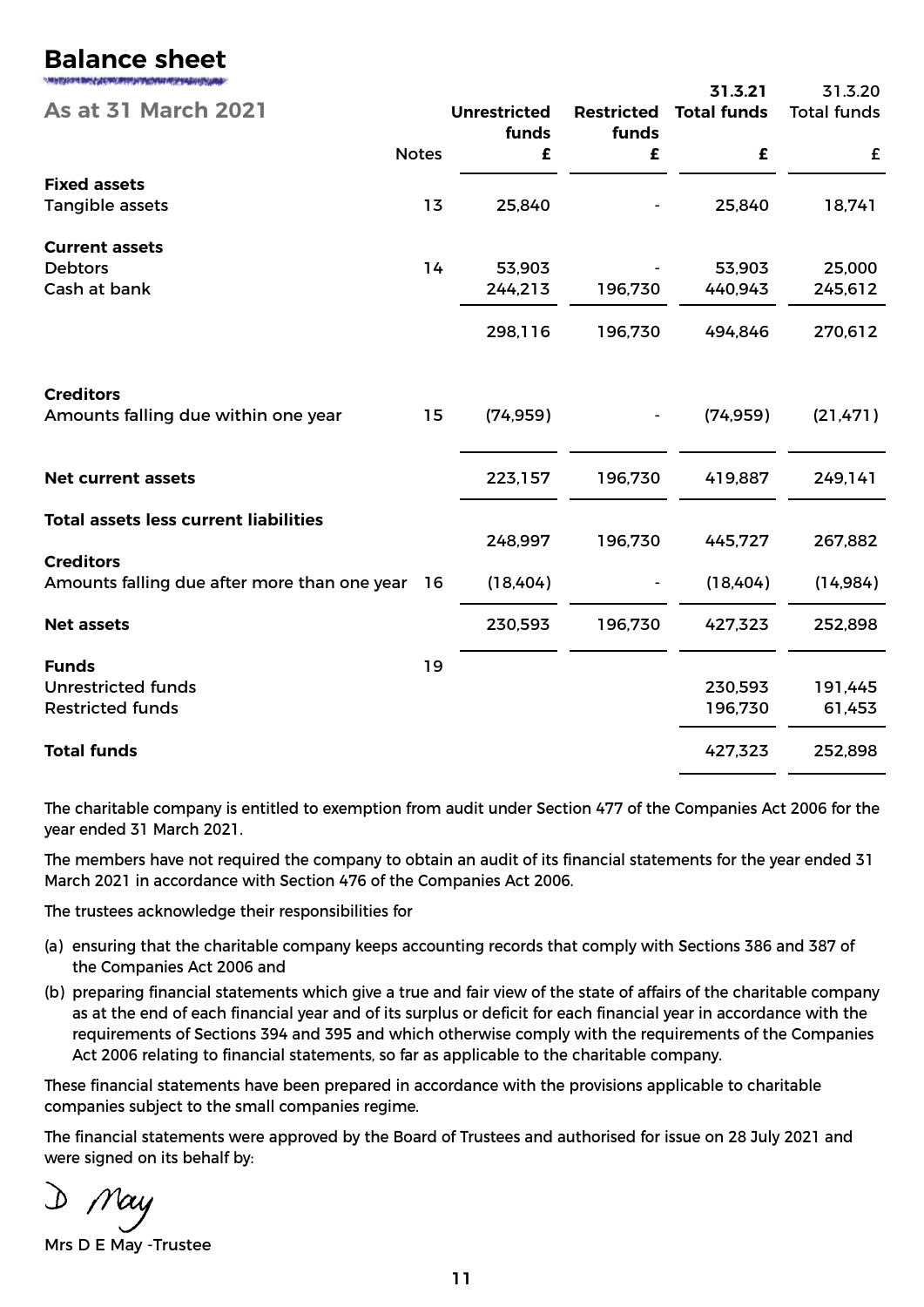### **Cash flow statement**

| For the year ended 31 March 2021                                               | <b>Notes</b> | 31.3.21<br>£ | 31.3.20<br>£ |
|--------------------------------------------------------------------------------|--------------|--------------|--------------|
| <b>Cash flows from operating activities:</b><br>Cash generated from operations | ı            | 152,782      | 25,572       |
| Interest element of hire purchase payments paid                                |              | (1,457)      | (797)        |
| Net cash provided by operating activities                                      |              | 151,325      | 24,775       |
| <b>Cash flows from investing activities:</b>                                   |              |              |              |
| Purchase of tangible fixed assets                                              |              | (28,084)     |              |
| Sale of tangible fixed assets                                                  |              | 14,169       |              |
| Interest received                                                              |              | 426          | 653          |
| Net cash (used in)/provided by investing activities                            |              | (13,489)     | 653          |
| <b>Cash flows from financing activities:</b>                                   |              |              |              |
| New loans in year                                                              |              | 50,000       |              |
| Capital repayments in year                                                     |              | 7,495        | (6,786)      |
| Net cash provided by/(used in) financing activities                            |              | 57,495       | (6,786)      |
| Change in cash and cash equivalents in the reporting period                    |              | 195,331      | 18,642       |
| Cash and cash equivalents at the beginning of the reporting period             |              | 245,612      | 226,970      |
| Cash and cash equivalents at the end of the reporting period                   |              | 440,943      | 245,612      |
| Natos te the sask flour statement                                              |              |              |              |

#### **Notes to the cash flow statement**

| 1. Reconciliation of net income to net cash flow from operating activities |           | 31.3.21<br>£     | 31.3.20<br>£ |
|----------------------------------------------------------------------------|-----------|------------------|--------------|
| Net income for the reporting period                                        |           | 174,425          |              |
| (as per the statement of financial activities)<br><b>Adjustments for:</b>  |           |                  | 15,115       |
| <b>Depreciation charges</b>                                                |           | 11,700           | 10,868       |
| Profit on disposal of fixed assets                                         |           | (4,884)          |              |
| Interest received                                                          |           | (426)            | (653)        |
| Interest element of hire purchase and finance lease rental payments        |           | 1,457            | 797          |
| (Increase)/decrease in debtors                                             |           | (28,903)         | 48,579       |
| Decrease in creditors                                                      |           | (587)            | (49, 134)    |
| Net cash provided by operations                                            |           | 152,782          | 25,572       |
| 2. Analysis of changes in net funds                                        | At 1.4.20 | <b>Cash Flow</b> | At 31.3.21   |
|                                                                            | £         | £                | £            |
| <b>Net cash</b>                                                            |           |                  |              |
| Cash at bank                                                               | 245,612   | 195,331          | 440,943      |
|                                                                            | 245,612   | 195,331          | 440,943      |
| <b>Debt</b>                                                                |           |                  |              |
| <b>Finance leases</b>                                                      | (22, 567) | (7,495)          | (30,062)     |
| Debts falling due within 1 year                                            |           | (50,000)         | (50,000)     |
|                                                                            | (22, 567) | (57, 495)        | (80,062)     |
| <b>Total</b>                                                               | 223,045   | 137,836          | 360,881      |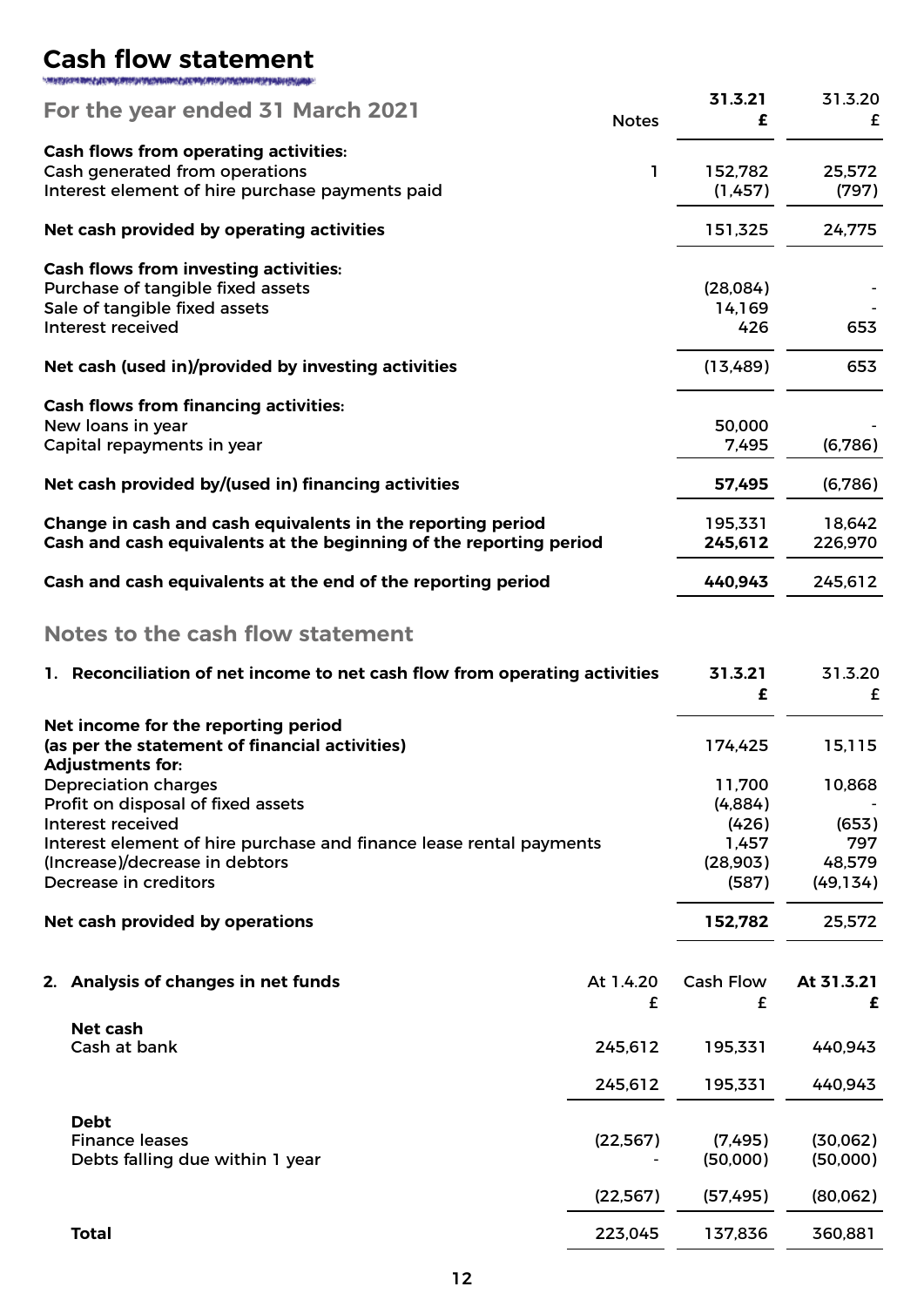### **Notes to the financial statements**

**For the year ended 31 March 2021**

#### **1. Accounting policies**

#### **Basis of preparing the financial statements**

The financial statements of the charitable company, which is a public benefit entity under FRS 102, have been prepared in accordance with the Charities SORP (FRS 102) 'Accounting and Reporting by Charities: Statement of Recommended Practice applicable to charities preparing their accounts in accordance with the Financial Reporting Standard applicable in the UK and Republic of Ireland (FRS 102) (effective 1 January 2019)', Financial Reporting Standard 102 'The Financial Reporting Standard applicable in the UK and Republic of Ireland' and the Companies Act 2006. The financial statements have been prepared under the historical cost convention.

#### **Income**

All income is recognised in the Statement of Financial Activities once the charity has entitlement to the funds, it is probable that the income will be received and the amount can be measured reliably.

#### **Expenditure**

Liabilities are recognised as expenditure as soon as there is a legal or constructive obligation committing the charity to that expenditure, it is probable that a transfer of economic benefits will be required in settlement and the amount of the obligation can be measured reliably. Expenditure is accounted for on an accruals basis and has been classified under headings that aggregate all cost related to the category. Where costs cannot be directly attributed to particular headings they have been allocated to activities on a basis consistent with the use of resources.

Grants offered subject to conditions which have not been met at the year end date are noted as a commitment but not accrued as expenditure.

#### **Governance costs**

The Charity has identified the major costs of governance as both external costs related to the Charity Auditors and software providers and a proportion of the costs of the Chief Executive. These salary costs have been estimated on time spent on trustee related activities.

#### **Allocation and apportionment of costs**

Staff salaries are allocated on the following basis:-

Fundraising **34%** • Direct charitable expenditure **30%** • Management and administration **36%**

#### **Tangible fixed assets**

Depreciation is provided at the following annual rates in order to write off each asset over its estimated useful life or, if held under a finance lease, over the lease term, whichever is the shorter.

Fixtures and fittings **25%** on reducing balance • Motor vehicles **25%** on reducing balance

#### **Taxation**

The charity is exempt from corporation tax on its charitable activities.

#### **Fund accounting**

Unrestricted funds can be used in accordance with the charitable objectives at the discretion of the trustees.

Restricted funds can only be used for particular restricted purposes within the objects of the charity. Restrictions arise when specified by the donor or when funds are raised for particular restricted purposes.

Further explanation of the nature and purpose of each fund is included in the notes to the financial statements.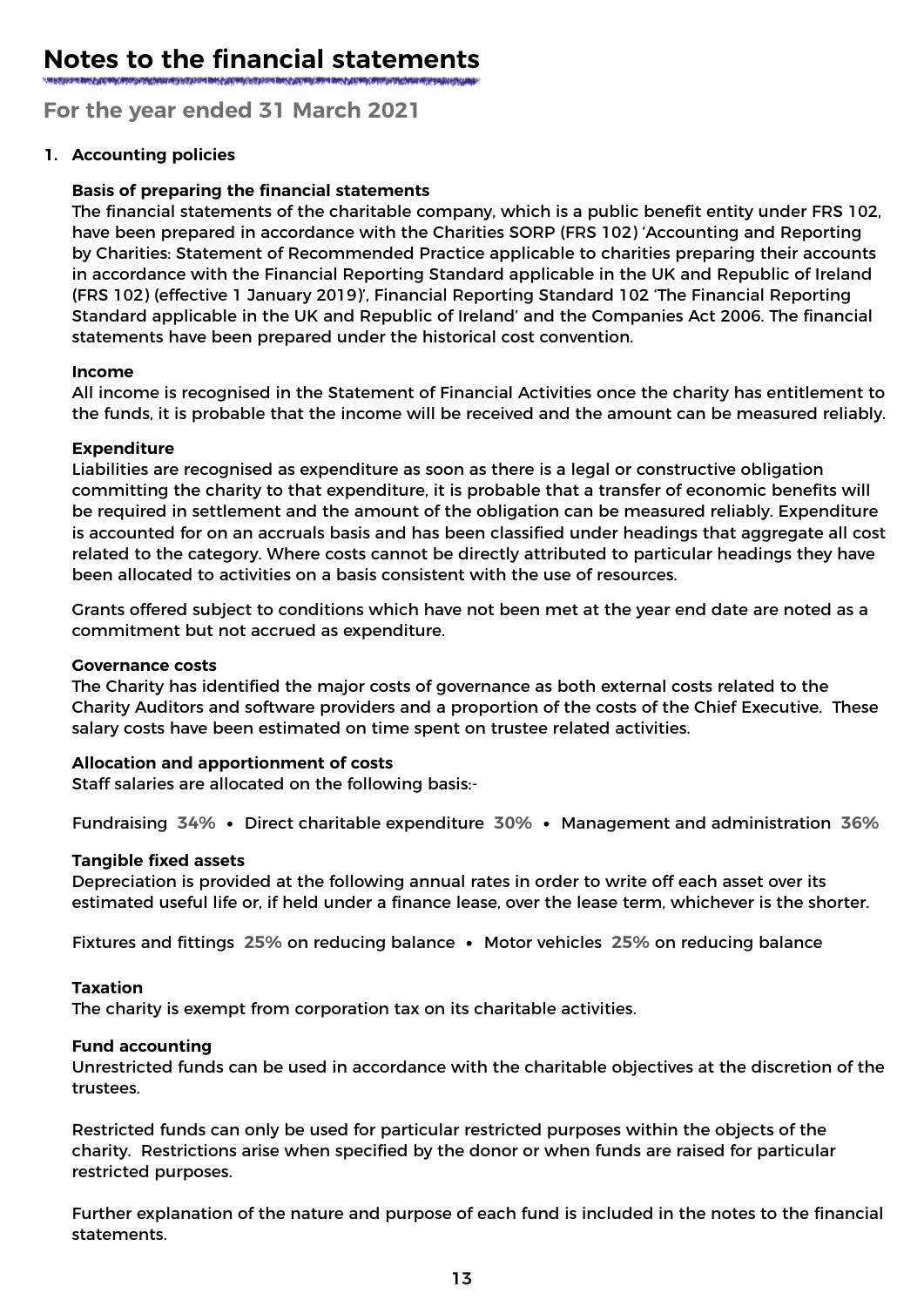#### **For the year ended 31 March 2021**

#### **Hire purchase and leasing commitments**

Assets obtained under hire purchase contracts or finance leases are capitalised in the Balance Sheet. Those held under hire purchase contracts are depreciated over their estimated useful lives. Those held under finance leases are depreciated over their estimated useful lives or the lease term, whichever is shorter.

The interest element of these obligations is charged to the Statement of Financial Activities over the relevant period. The capital element of the future payments is treated as a liability.

Rentals paid under operating leases are charged to the Statement of Financial Activities on a straight line basis over the period of the lease.

#### **Pension costs and other post-retirement benefits**

The charitable company operates a defined contribution pension scheme. Contributions payable to the charitable company's pension scheme are charged to the Statement of Financial Activities in the period to which they relate.

|    | 2. Activities for generating funds        |                                               |        |                                        | 31.3.21<br>£       | 31.3.20<br>£  |
|----|-------------------------------------------|-----------------------------------------------|--------|----------------------------------------|--------------------|---------------|
|    | <b>Fundraising events</b>                 |                                               |        |                                        | 269,756            | 456,696       |
|    | 3. Investment income                      |                                               |        |                                        | 31.3.21            | 31.3.20       |
|    | Deposit account interest                  |                                               |        |                                        | £<br>426           | 653           |
| 4. | Income from charitable activities         |                                               |        |                                        | 31.3.21            | 31.3.20       |
|    |                                           | <b>Activity</b>                               |        |                                        | £                  | £             |
|    | <b>Grants</b><br><b>Government grants</b> | <b>Holidays and outings</b><br>Administration |        |                                        | 303,632<br>103,933 | 429,001       |
|    |                                           |                                               |        |                                        | 407,565            | 429,001       |
| 5. | <b>Raising funds</b>                      |                                               |        |                                        |                    |               |
|    | <b>Raising donations and legacies</b>     |                                               |        |                                        | 31.3.21            | 31.3.20       |
|    |                                           |                                               |        |                                        | £                  | £             |
|    | <b>Staff costs</b>                        |                                               |        |                                        | 89,072             | 109,816       |
|    | <b>Fundraising costs</b>                  |                                               |        |                                        | 3,159              | 7,071         |
|    | Postage and stationery                    |                                               |        |                                        | 5,705              | 16,572        |
|    | Motor expenses                            |                                               |        |                                        | 930                | 2,707         |
|    |                                           |                                               |        |                                        | 98,866             | 136,166       |
|    | 6. Charitable activities costs            |                                               |        | <b>Grant</b>                           |                    |               |
|    |                                           |                                               |        | funding of                             | <b>Support</b>     |               |
|    |                                           |                                               |        | activities                             | costs              |               |
|    |                                           |                                               |        | Direct costs (See note 7) (See note 8) |                    | <b>Totals</b> |
|    |                                           |                                               | £      | £                                      | £                  | £             |
|    | <b>Holidays and outings</b>               |                                               | 93,699 | 168,355                                | 19,307             | 281,361       |
|    | Administration                            |                                               |        |                                        | 123,095            | 123,095       |
|    |                                           |                                               | 93,699 | 168,355                                | 142,402            | 404,456       |
|    | 7. Grants payable                         |                                               |        |                                        | 31.3.21            | 31.3.20       |
|    |                                           |                                               |        |                                        | £                  | £             |
|    | <b>Holidays and outings</b>               |                                               |        |                                        | 168,355            | 410,193       |
|    |                                           |                                               |        |                                        |                    |               |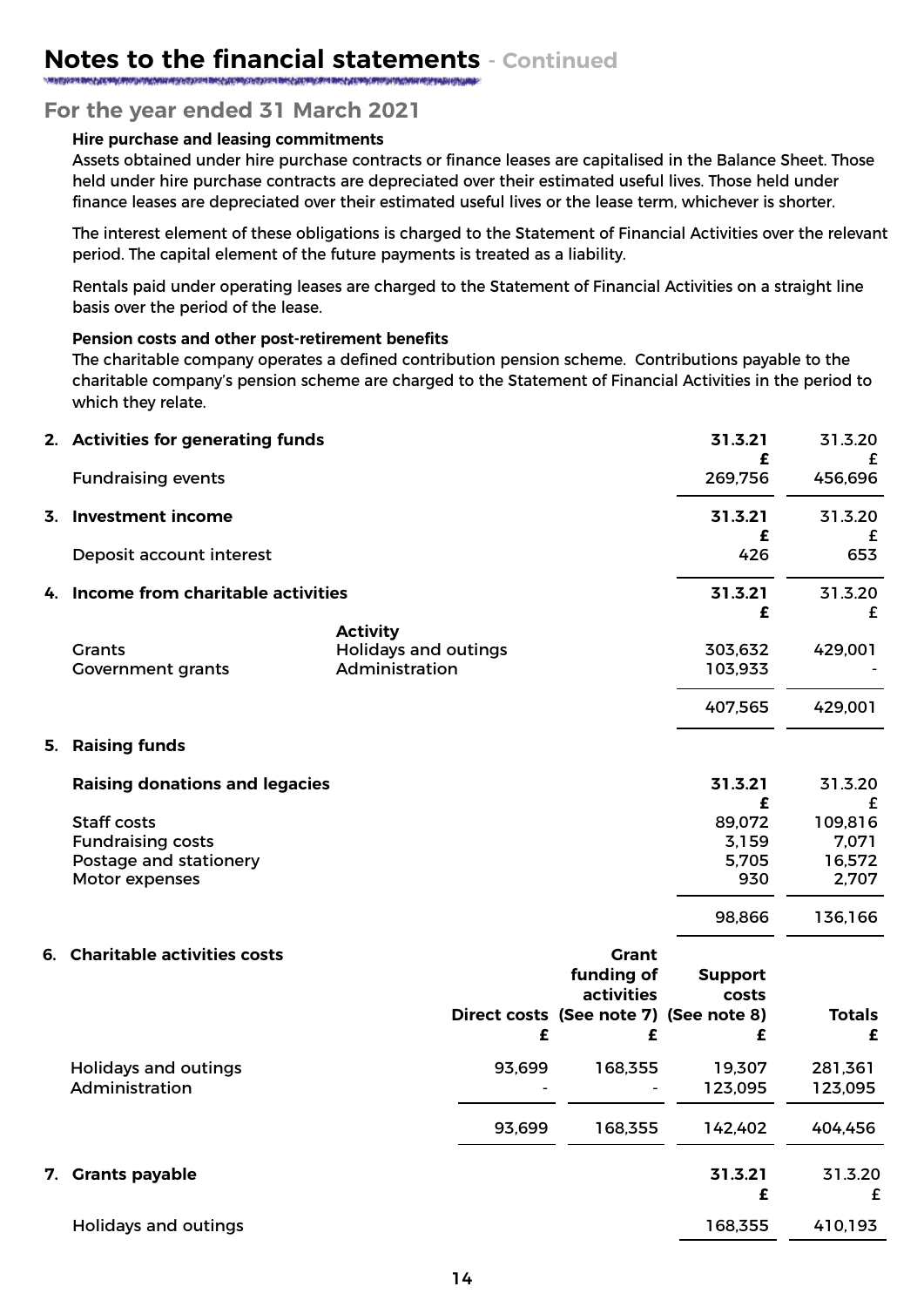#### **For the year ended 31 March 2021**

| 8. Support costs                                                    |                   |                |        | <b>Support Governance</b> |               |
|---------------------------------------------------------------------|-------------------|----------------|--------|---------------------------|---------------|
|                                                                     | <b>Management</b> | <b>Finance</b> | costs  | costs                     | <b>Totals</b> |
|                                                                     | £                 | £              | £      | £                         | £             |
| <b>Holidays and outings</b>                                         |                   |                | 19,307 |                           | 19,307        |
| Administration                                                      | 112,793           | 6,816          |        | 3.486                     | 123,095       |
|                                                                     | 112,793           | 6,816          | 19,307 | 3,486                     | 142,402       |
| 9. Net income/(expenditure)                                         |                   |                |        |                           |               |
| Net income/(expenditure) is stated after charging/(crediting):      |                   |                |        | 31.3.21                   | 31.3.20       |
|                                                                     |                   |                |        | £                         | £             |
| Depreciation - owned assets                                         |                   |                |        | 104                       | 104           |
| Depreciation - assets on hire purchase contracts and finance leases |                   |                |        | 11,596                    | 10,764        |
| Other operating leases                                              |                   |                |        | 21,991                    | 43,983        |
| Surplus on disposal of fixed assets                                 |                   |                |        | (4,884)                   |               |
|                                                                     |                   |                |        |                           |               |

#### **10. Trustees' remuneration and benefits**

There were no trustees' remuneration or other benefits for the year ended 31 March 2021 nor for the year ended 31 March 2020.

#### **Trustees' expenses**

There were no trustees' expenses paid for the year ended 31 March 2021 nor for the year ended 31 March 2020.

| 11. Staff costs                                                         | 31.3.21<br>£    | 31.3.20<br>£     |
|-------------------------------------------------------------------------|-----------------|------------------|
| <b>Wages and salaries</b>                                               | 235,373         | 278,914          |
| Social security costs<br>Other pension costs                            | 21,325<br>5,255 | 24,634<br>10,327 |
|                                                                         |                 |                  |
|                                                                         | 261,953         | 313,875          |
| The average monthly number of employees during the year was as follows: | 31.3.21         | 31.3.20          |
|                                                                         | £               | £                |
| Fundraising                                                             | 3               | 3                |
| Support                                                                 | 3               | 3                |
| Administration                                                          | 3               | 3                |
|                                                                         | 9               | 9                |

No employees received emoluments in excess of £60,000.

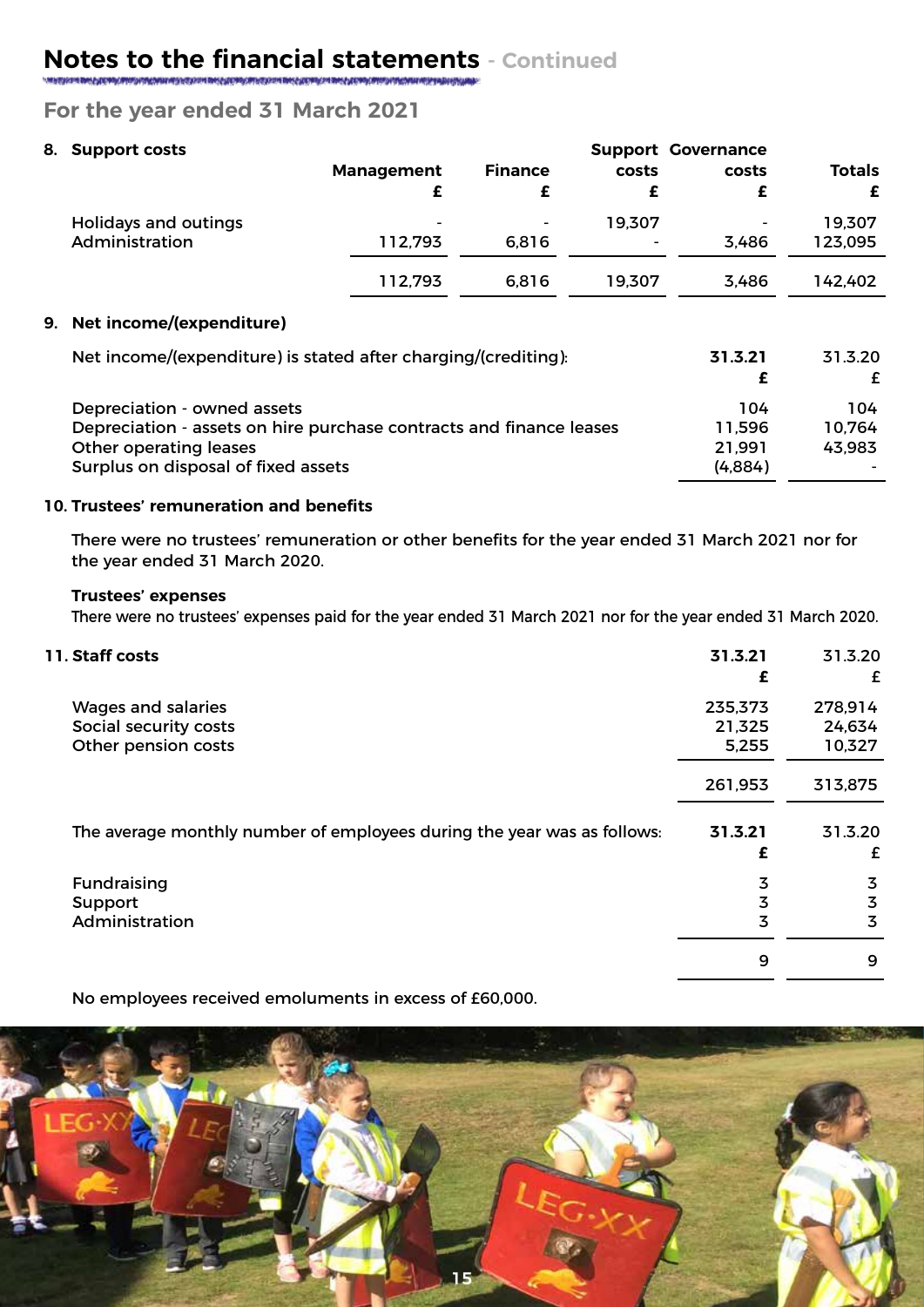#### **For the year ended 31 March 2021**

| 12. Comparatives for the statement of financial activities  | <b>Unrestricted</b><br>fund     | <b>Restricted</b><br>funds | <b>Total</b><br>funds |
|-------------------------------------------------------------|---------------------------------|----------------------------|-----------------------|
| Income and endowments from                                  | £                               | £                          | £                     |
| <b>Charitable activities</b><br><b>Holidays and outings</b> |                                 | 429,001                    | 429,001               |
| Activities for generating funds<br>Investment income        | 456,696<br>653                  |                            | 456,696<br>653        |
| <b>Total</b>                                                | 457,349                         | 429,001                    | 886,350               |
| <b>Expenditure on</b>                                       |                                 |                            |                       |
| <b>Raising funds</b><br><b>Charitable activities</b>        | 136,166                         |                            | 136,166               |
| <b>Holidays and outings</b>                                 | 141,239                         | 410,193                    | 551,432               |
| Administration                                              | 183,637                         |                            | 183,637               |
| <b>Total</b>                                                | 461,042                         | 410,193                    | 871,235               |
| Net income/(expenditure)                                    | (3,693)                         | 18,808                     | 15,115                |
| <b>Reconciliation of funds</b>                              |                                 |                            |                       |
| <b>Total funds brought forward</b>                          | 195,138                         | 42,645                     | 237,783               |
| <b>Total funds carried forward</b>                          | 191,445                         | 61,453                     | 252,898               |
| <b>13. Tangible Fixed Assets</b>                            | <b>Fixtures</b><br>and fittings | <b>Motor</b><br>vehicles   | <b>Totals</b>         |
| Cost<br><b>At 1 April 2020</b>                              | £<br>32,402                     | £<br>43,052                | £<br>75,454           |
| <b>Additions</b>                                            |                                 | 28,084                     | 28,084                |
| <b>Disposals</b>                                            |                                 | (24, 757)                  | (24, 757)             |
| At 31 March 2021                                            | 32,402                          | 46,379                     | 78,781                |
| <b>Depreciation</b><br>At 1 April 2020                      | 32,091                          | 24,622                     | 56,713                |
| Charge for year                                             | 104                             | 11,596                     | 11,700                |
| <b>Eliminated on disposal</b>                               |                                 | (15, 472)                  | (15, 472)             |
| At 31 March 2021                                            | 32,195                          | 20,746                     | 52,941                |
| Net book value                                              |                                 |                            |                       |
| At 31 March 2021                                            | 207                             | 25,633                     | 25,840                |
| At 31 March 2020                                            | 311                             | 18,430                     | 18,741                |

Fixed assets, included in the above, which are held under hire purchase contracts are as follows: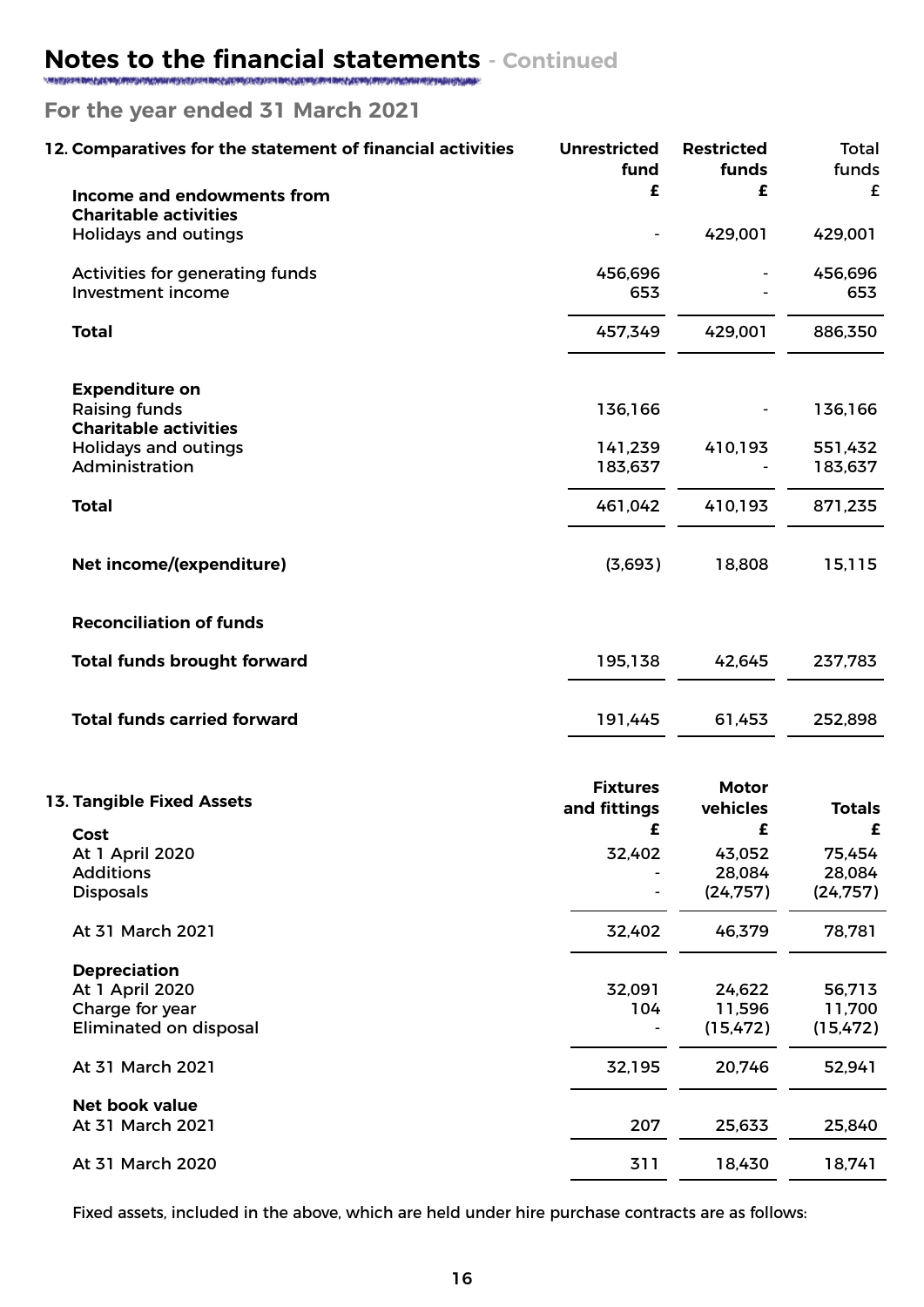#### **For the year ended 31 March 2021**

| 13. Tangible Fixed Assets - Continued                           |              | <b>Motor</b><br>vehicles |
|-----------------------------------------------------------------|--------------|--------------------------|
| Cost                                                            |              | £                        |
| <b>At 1 April 2020</b>                                          |              | 43,052                   |
| <b>Additions</b>                                                |              | 28,084                   |
| <b>Disposals</b>                                                |              | (24, 757)                |
| At 31 March 2021                                                |              | 46,379                   |
| <b>Depreciation</b>                                             |              |                          |
| <b>At 1 April 2020</b>                                          |              | 24,622                   |
| Charge for year<br><b>Eliminated on disposal</b>                |              | 11,596<br>(15, 472)      |
| At 31 March 2021                                                |              | 20,746                   |
|                                                                 |              |                          |
| Net book value<br>At 31 March 2021                              |              | 25,633                   |
| At 31 March 2020                                                |              | 18,430                   |
| 14. Debtors: amounts falling due within one year                | 31.3.21      | 31.3.20                  |
|                                                                 | £            | £                        |
| Other debtors                                                   | 53,903       | 25,000                   |
| 15. Creditors: amounts falling due within one year              | 31.3.21      | 31.3.20                  |
|                                                                 | £            | £                        |
| Bank loans and overdrafts (see note 17)                         | 50,000       |                          |
| Hire purchase (see note 18)                                     | 11,658       | 7,583                    |
| Social security and other taxes                                 | 6,577        | 6,564                    |
| <b>Accrued expenses</b>                                         | 6,724        | 7,324                    |
|                                                                 | 74,959       | 21,471                   |
| 16. Creditors: amounts falling due after more than one year     | 31.3.21      | 31.3.20                  |
|                                                                 | £            | £                        |
| Hire purchase (see note 18)                                     | 18,404       | 14,984                   |
|                                                                 |              |                          |
| 17. Loans                                                       |              |                          |
| An analysis of the maturity of loans is given below:            | 31.3.21<br>£ | 31.3.20<br>£             |
| Amounts falling due within one year on demand:                  |              |                          |
| <b>Bank loans</b>                                               | 50,000       |                          |
| <b>18. Leasing agreements</b>                                   |              |                          |
| Minimum lease payments under hire purchase fall due as follows: | 31.3.21      | 31.3.20                  |
|                                                                 | £            | £                        |
| Net obligations repayable:                                      |              |                          |
| Within one year                                                 | 11,658       | 7,583                    |
| Between one and five years                                      | 18,404       | 14,984                   |
|                                                                 | 30,062       | 22,567                   |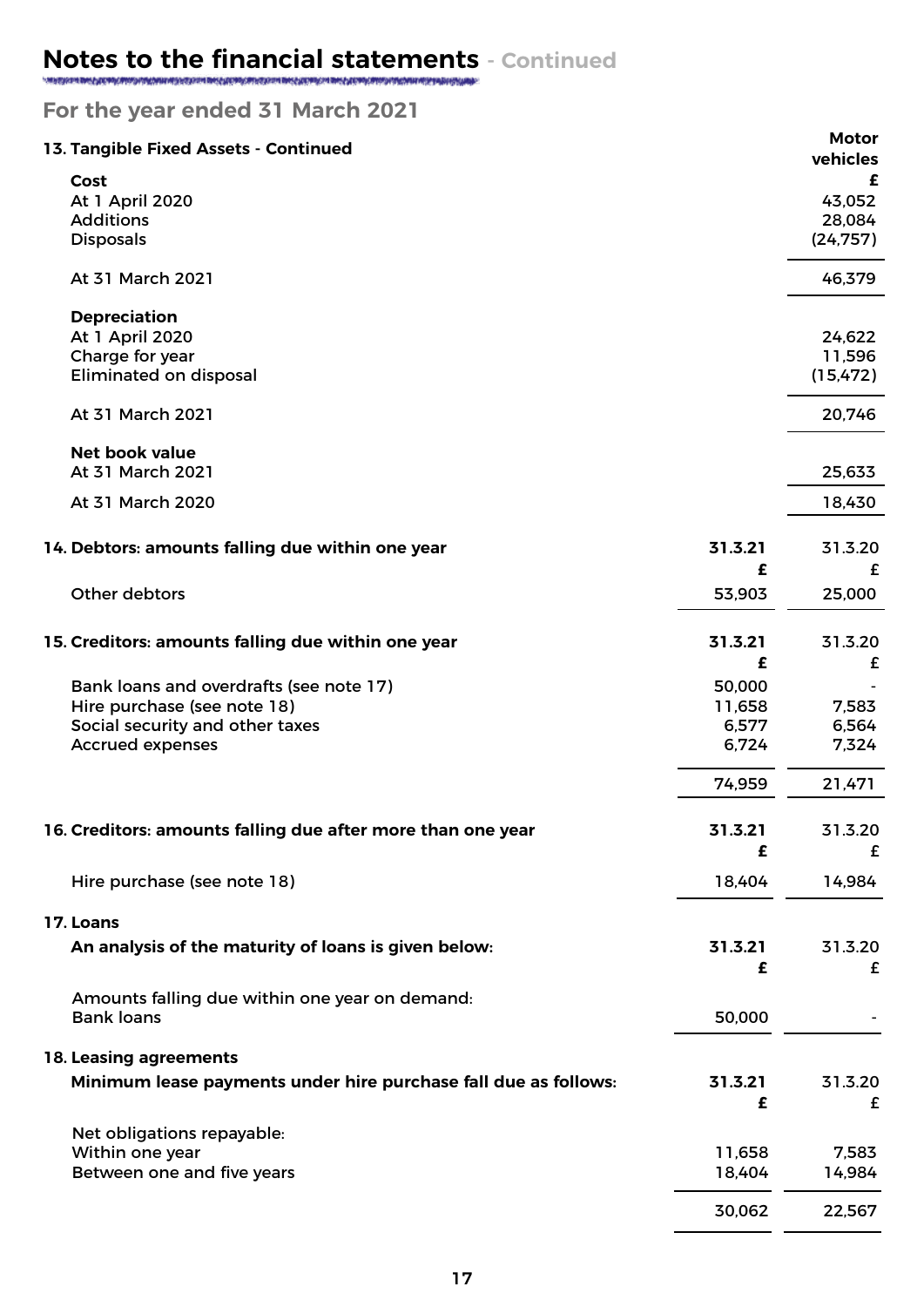#### **For the year ended 31 March 2021**

#### **19. Movement in funds**

| 19. Movement in funds     |           | <b>Net</b><br>movement |            |
|---------------------------|-----------|------------------------|------------|
|                           | At 1/4/20 | in funds               | At 31/3/21 |
|                           | £         | £                      | £          |
| <b>Unrestricted funds</b> |           |                        |            |
| <b>General fund</b>       | 191,445   | 39,148                 | 230,593    |
| <b>Restricted funds</b>   |           |                        |            |
| <b>North West</b>         | 12,945    | 15,899                 | 28,844     |
| <b>North East</b>         | 3,000     | (3,000)                |            |
| Yorkshire                 | 500       | 3,501                  | 4,001      |
| <b>West Midlands</b>      | 11,750    | 18,628                 | 30,378     |
| <b>East Midlands</b>      | 1,550     | 8,950                  | 10,500     |
| <b>East of England</b>    | 500       | 5,700                  | 6,200      |
| South                     | 1,000     | 4,300                  | 5,300      |
| South East                | 2,400     | 18,724                 | 21,124     |
| South West                | 200       | 10,258                 | 10,458     |
| <b>UK Wide</b>            | 11,592    | 40,625                 | 52,217     |
| Scotland                  | 15,766    | 6,192                  | 21,958     |
| <b>Wales</b>              | 250       | 2,000                  | 2,250      |
| Northern Ireland          |           | 3,500                  | 3,500      |
|                           | 61,453    | 135,277                | 196,730    |
| <b>Total funds</b>        | 252,898   | 174,425                | 427,323    |

| Net movement in funds, included in the above are as follows: | <b>Incoming</b><br>resources<br>£ | <b>Resources</b><br>expended<br>£ | <b>Movement</b><br>in funds<br>£ |
|--------------------------------------------------------------|-----------------------------------|-----------------------------------|----------------------------------|
| <b>Unrestricted funds</b>                                    |                                   |                                   |                                  |
| <b>General fund</b>                                          | 374,115                           | (334, 967)                        | 39,148                           |
| <b>Restricted funds</b>                                      |                                   |                                   |                                  |
| <b>North West</b>                                            | 51,110                            | (35,211)                          | 15,899                           |
| <b>North East</b>                                            | 8,700                             | (11,700)                          | (3,000)                          |
| Yorkshire                                                    | 9,851                             | (6,350)                           | 3,501                            |
| <b>West Midlands</b>                                         | 41,552                            | (22, 924)                         | 18,628                           |
| <b>East Midlands</b>                                         | 23,040                            | (14,090)                          | 8,950                            |
| <b>East of England</b>                                       | 9,775                             | (4,075)                           | 5,700                            |
| London                                                       | 800                               | (800)                             |                                  |
| South                                                        | 6,550                             | (2,250)                           | 4,300                            |
| <b>South East</b>                                            | 41,483                            | (22, 759)                         | 18,724                           |
| South West                                                   | 16,462                            | (6, 204)                          | 10,258                           |
| <b>UK Wide</b>                                               | 68,943                            | (28, 318)                         | 40,625                           |
| Scotland                                                     | 15,758                            | (9,566)                           | 6,192                            |
| <b>Wales</b>                                                 | 3,250                             | (1,250)                           | 2,000                            |
| Northern Ireland                                             | 6,358                             | (2,858)                           | 3,500                            |
|                                                              | 303,632                           | (168, 355)                        | 135,277                          |
| <b>Total funds</b>                                           | 677,747                           | (503, 322)                        | 174,425                          |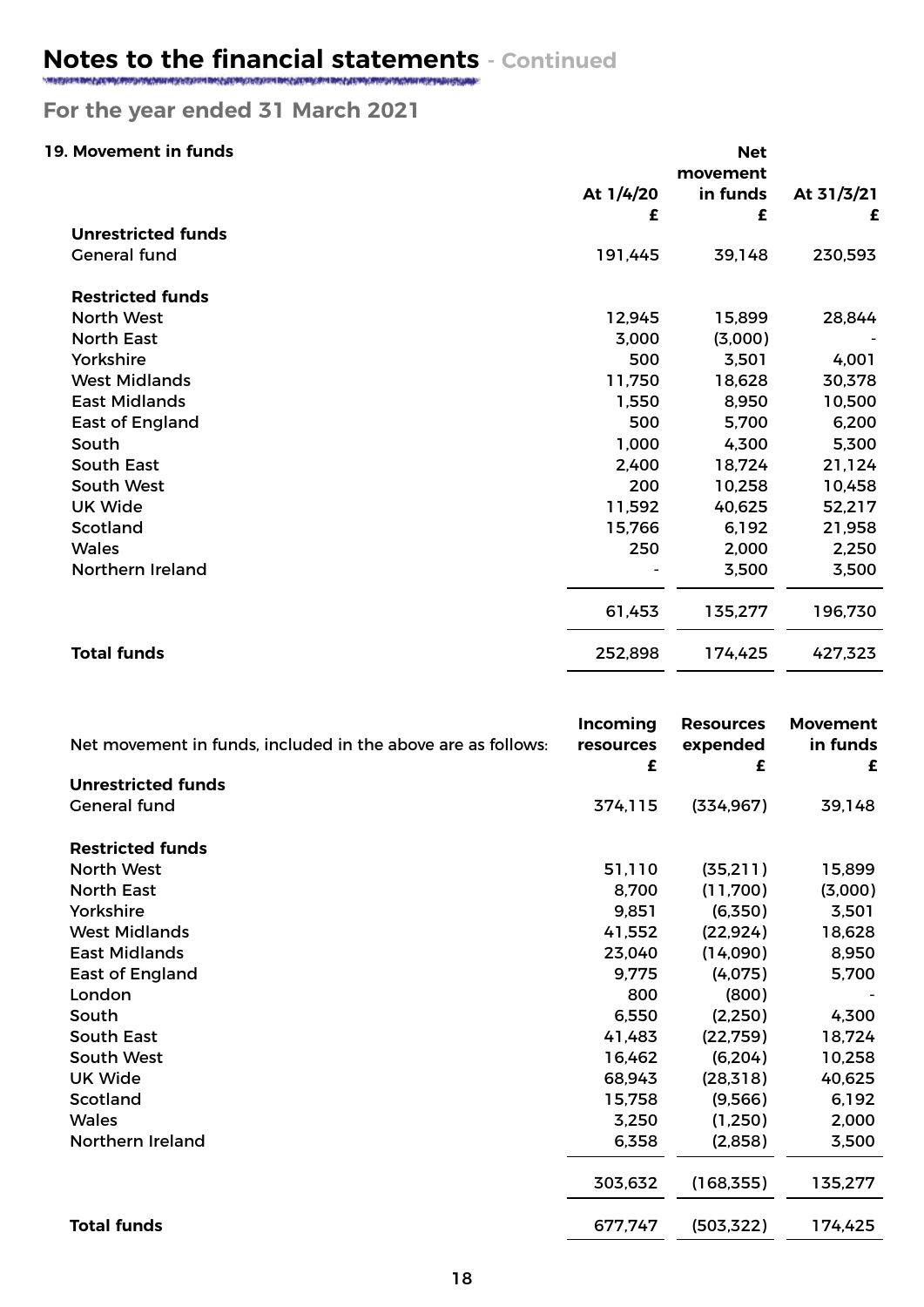#### **For the year ended 31 March 2021**

| 19. Movement in funds - Continued  |                | <b>Net</b><br>movement |                 |
|------------------------------------|----------------|------------------------|-----------------|
| Comparatives for movement in funds | At 1/4/19<br>£ | in funds<br>£          | At 31/3/20<br>£ |
| <b>Unrestricted funds</b>          |                |                        |                 |
| <b>General fund</b>                | 195,138        | (3,693)                | 191,445         |
| <b>Restricted funds</b>            |                |                        |                 |
| North West                         | 1,500          | 11,445                 | 12,945          |
| <b>North East</b>                  | 2,500          | 500                    | 3,000           |
| Yorkshire                          | 750            | (250)                  | 500             |
| <b>West Midlands</b>               | 2,850          | 8,900                  | 11,750          |
| <b>East Midlands</b>               | 958            | 592                    | 1,550           |
| <b>East of England</b>             | 3,000          | (2,500)                | 500             |
| South                              | 2,200          | (1,200)                | 1,000           |
| <b>South East</b>                  | 6,487          | (4,087)                | 2,400           |
| South West                         |                | 200                    | 200             |
| <b>UK Wide</b>                     | 13,400         | (1,808)                | 11,592          |
| Scotland                           | 9,000          | 6,766                  | 15,766          |
| <b>Wales</b>                       |                | 250                    | 250             |
|                                    | 42,645         | 18,808                 | 61,453          |
| <b>Total funds</b>                 | 237,783        | 15,115                 | 252,898         |

| Comparative net movement in funds,<br>included in the above are as follows: | Incoming<br>resources<br>£ | <b>Resources</b><br>expended<br>£ | <b>Movement</b><br>in funds<br>£ |
|-----------------------------------------------------------------------------|----------------------------|-----------------------------------|----------------------------------|
| <b>Unrestricted funds</b>                                                   |                            |                                   |                                  |
| <b>General fund</b>                                                         | 457,349                    | (461, 042)                        | (3,693)                          |
| <b>Restricted funds</b>                                                     |                            |                                   |                                  |
| North West                                                                  | 69,125                     | (57,680)                          | 11,445                           |
| <b>North East</b>                                                           | 11,900                     | (11,400)                          | 500                              |
| Yorkshire                                                                   | 14,688                     | (14, 938)                         | (250)                            |
| <b>West Midlands</b>                                                        | 55,822                     | (46, 922)                         | 8,900                            |
| <b>East Midlands</b>                                                        | 69,967                     | (69, 375)                         | 592                              |
| <b>East of England</b>                                                      | 21,293                     | (23, 793)                         | (2,500)                          |
| London                                                                      | 4,798                      | (4,798)                           |                                  |
| South                                                                       | 18,891                     | (20,091)                          | (1,200)                          |
| <b>South East</b>                                                           | 55,050                     | (59, 137)                         | (4,087)                          |
| South West                                                                  | 26,705                     | (26,505)                          | 200                              |
| <b>UK Wide</b>                                                              | 15,642                     | (17, 450)                         | (1,808)                          |
| Scotland                                                                    | 50,974                     | (44, 208)                         | 6,766                            |
| <b>Wales</b>                                                                | 13,146                     | (12,896)                          | 250                              |
| Northern Ireland                                                            | 1,000                      | (1,000)                           |                                  |
|                                                                             | 429,001                    | (410, 193)                        | 18,808                           |
| <b>Total funds</b>                                                          | 886,350                    | (871, 235)                        | 15,115                           |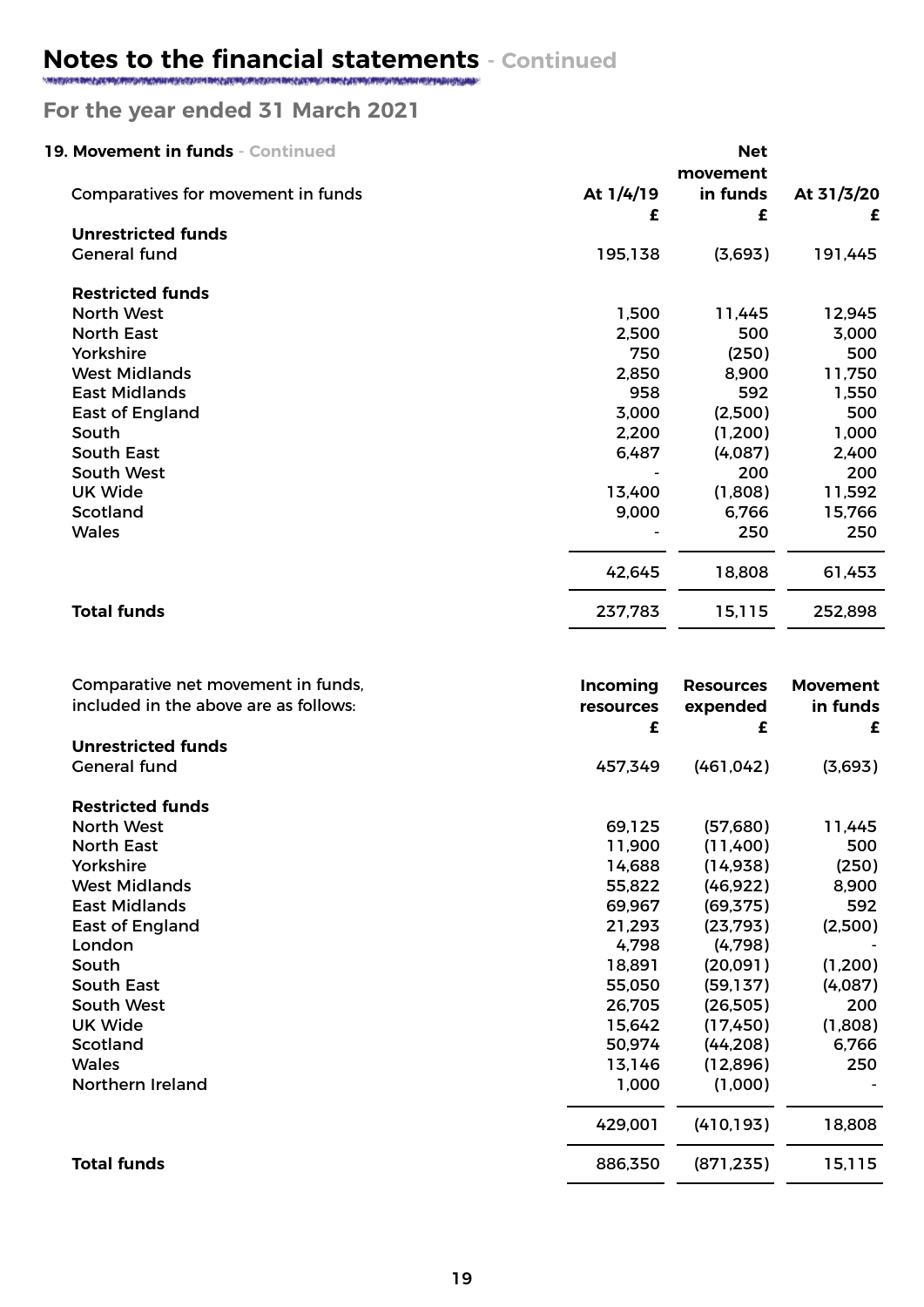#### **For the year ended 31 March 2021**

#### **19. Movement in funds - Continued**

| 19. Movement in funds - Continued          |           | <b>Net</b> |            |
|--------------------------------------------|-----------|------------|------------|
| A current year 12 months and prior year    |           | movement   |            |
| 12 months combined position is as follows: | At 1/4/19 | in funds   | At 31/3/21 |
|                                            | £         | £          | £          |
| <b>Unrestricted funds</b>                  |           |            |            |
| <b>General fund</b>                        | 195,138   | 35,455     | 230,593    |
| <b>Restricted funds</b>                    |           |            |            |
| <b>North West</b>                          | 1,500     | 27,344     | 28,844     |
| <b>North East</b>                          | 2,500     | (2,500)    |            |
| Yorkshire                                  | 750       | 3,251      | 4,001      |
| <b>West Midlands</b>                       | 2,850     | 27,528     | 30,378     |
| <b>East Midlands</b>                       | 958       | 9,542      | 10,500     |
| <b>East of England</b>                     | 3,000     | 3,200      | 6,200      |
| South                                      | 2,200     | 3,100      | 5,300      |
| <b>South East</b>                          | 6,487     | 14,637     | 21,124     |
| South West                                 |           | 10,458     | 10,458     |
| <b>UK Wide</b>                             | 13,400    | 38,817     | 52,217     |
| Scotland                                   | 9,000     | 12,958     | 21,958     |
| <b>Wales</b>                               |           | 2,250      | 2,250      |
| Northern Ireland                           |           | 3,500      | 3,500      |
|                                            | 42,645    | 154,085    | 196,730    |
| <b>Total funds</b>                         | 237,783   | 189,540    | 427,323    |

A current year 12 months and prior year 12 months combined

| net movement in funds, included in the above are as follows: | Incoming<br>resources | <b>Resources</b><br>expended | <b>Movement</b><br>in funds |
|--------------------------------------------------------------|-----------------------|------------------------------|-----------------------------|
| <b>Unrestricted funds</b>                                    | £                     | £                            | £                           |
| <b>General fund</b>                                          | 831,464               | (796,009)                    | 35,455                      |
| <b>Restricted funds</b>                                      |                       |                              |                             |
| <b>North West</b>                                            | 120,235               | (92, 891)                    | 27,344                      |
| <b>North East</b>                                            | 20,600                | (23,100)                     | (2,500)                     |
| Yorkshire                                                    | 24,539                | (21, 288)                    | 3,251                       |
| <b>West Midlands</b>                                         | 97,374                | (69, 846)                    | 27,528                      |
| <b>East Midlands</b>                                         | 93,007                | (83, 465)                    | 9,542                       |
| <b>East of England</b>                                       | 31,068                | (27, 868)                    | 3,200                       |
| London                                                       | 5,598                 | (5,598)                      |                             |
| South                                                        | 25,441                | (22, 341)                    | 3,100                       |
| <b>South East</b>                                            | 96,533                | (81,896)                     | 14,637                      |
| South West                                                   | 43,167                | (32,709)                     | 10,458                      |
| <b>UK Wide</b>                                               | 84,585                | (45, 768)                    | 38,817                      |
| Scotland                                                     | 66,732                | (53, 774)                    | 12,958                      |
| <b>Wales</b>                                                 | 16,396                | (14, 146)                    | 2,250                       |
| Northern Ireland                                             | 7,358                 | (3,858)                      | 3,500                       |
|                                                              | 732,633               | (578, 548)                   | 154,085                     |
| <b>Total funds</b>                                           | 1,564,097             | (1,374,557)                  | 189,540                     |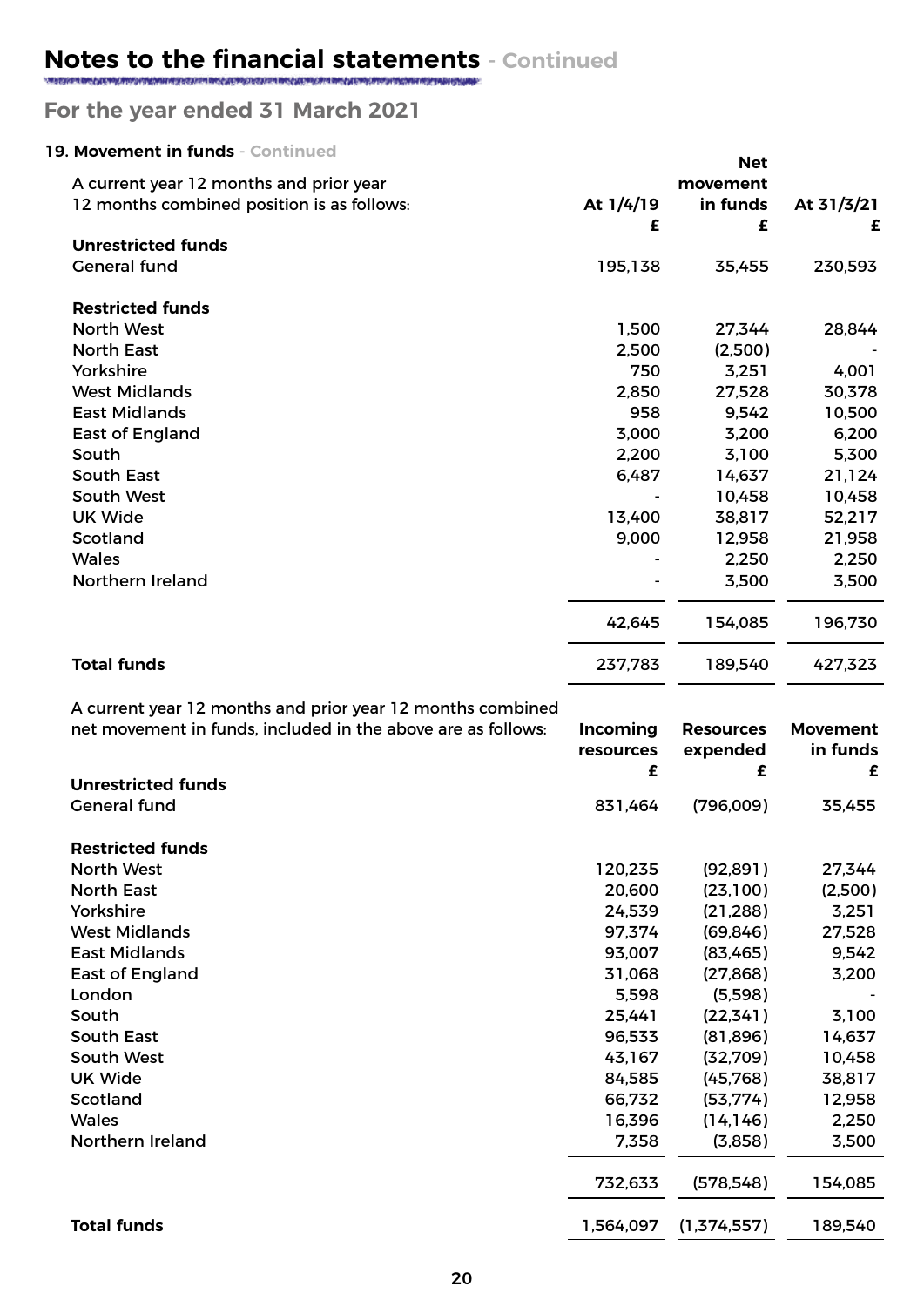**For the year ended 31 March 2021**

#### **20. Related party disclosures**

There were no related party transactions for the year ended 31 March 2021.

#### **21. Share capital**

The company is limited by guarantee and has no issued share capital. The liability of members is limited to £1.

### **Detailed statement of financial activities**

**For the year ended 31 March 2021**

| <b>Income and endowments</b>                                              | 31.3.21<br>£       | 31.3.20<br>£     |
|---------------------------------------------------------------------------|--------------------|------------------|
| <b>Activities for generating funds</b><br><b>Fundraising events</b>       | 269,756            | 456,696          |
| <b>Investment income</b><br>Deposit account interest                      | 426                | 653              |
| <b>Charitable activities</b><br><b>Grants</b><br><b>Government grants</b> | 303,632<br>103,933 | 429,001          |
|                                                                           | 407,565            | 429,001          |
| <b>Total incoming resources</b>                                           | 677,747            | 886,350          |
| <b>Expenditure</b>                                                        |                    |                  |
| <b>Raising donations and legacies</b>                                     |                    |                  |
| <b>Fundraising wages</b>                                                  | 80,035             | 94,831           |
| Social security<br>Pensions                                               | 7,250<br>1,787     | 8,376<br>6,609   |
| <b>Fundraising costs</b>                                                  | 3,159              | 7,071            |
| Postage and stationery                                                    | 5,705              | 16,572           |
| Motor expenses                                                            | 930                | 2,707            |
|                                                                           | 98,866             | 136,166          |
| <b>Charitable activities</b>                                              |                    |                  |
| Wages                                                                     | 84,730             | 100,409          |
| Social security                                                           | 7,077              | 8,868            |
| Pensions<br><b>Grants to individuals</b>                                  | 1,892<br>168,355   | 1,859<br>410,193 |
|                                                                           | 262,054            | 521,329          |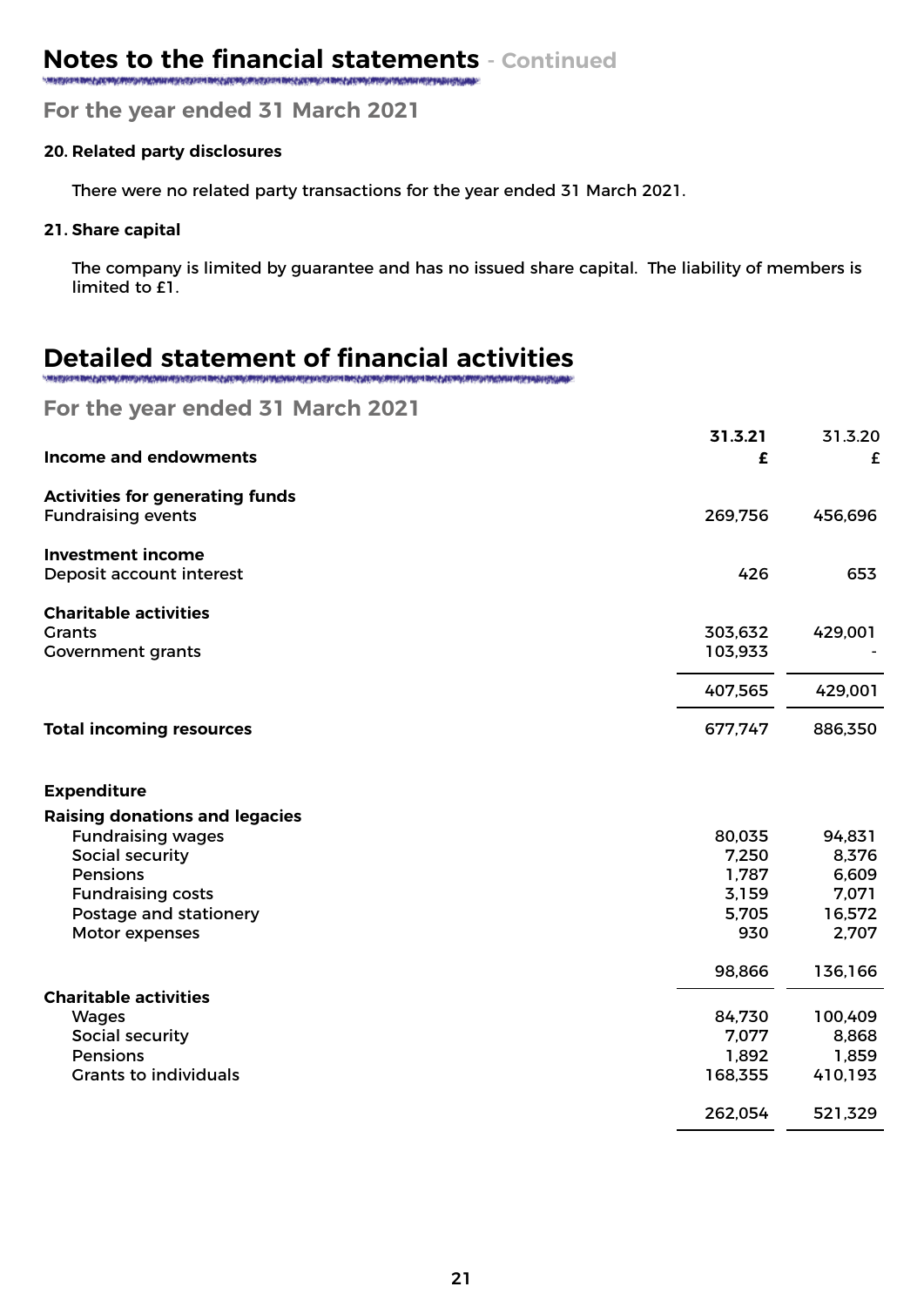#### **Detailed statement of financial activities - Continued**

#### **For the year ended 31 March 2021**

|                                       | 31.3.21 | 31.3.20 |
|---------------------------------------|---------|---------|
| <b>Administration costs</b>           | £       | £       |
| <b>Management</b>                     |         |         |
| <b>Wages</b>                          | 70,608  | 83,674  |
| Social security                       | 6,998   | 7,390   |
| Pensions                              | 1,576   | 1,859   |
| Rent and service charges              | 14,734  | 29,468  |
| <b>Rates and insurance</b>            | 1,821   | 1,405   |
| <b>Computer expenses</b>              | 4,380   | 5,550   |
| <b>Repairs and renewals</b>           | 3,157   | 3,067   |
| Telephone                             | 2,305   | 4,797   |
| Postage and stationery                | 3,153   | 16,572  |
| Motor expenses                        | 930     | 2,707   |
| <b>Bank charges</b>                   | 1,045   | 1,240   |
| <b>Staff welfare</b>                  | 629     | 950     |
| Hire purchase interest                | 1,457   | 797     |
|                                       | 112,793 | 159,476 |
| <b>Finance</b>                        |         |         |
| Depreciation of tangible fixed assets | 11,700  | 10,868  |
| Loss on sale of tangible fixed assets | (4,884) |         |
|                                       | 6,816   | 10,868  |
| <b>Support costs</b>                  |         |         |
| Rent and service charges              | 7,257   | 14,515  |
| <b>Rates and insurance</b>            | 898     | 692     |
| <b>Computer expenses</b>              | 2,157   | 2,734   |
| <b>Repairs and renewals</b>           | 1,555   | 1,513   |
| Telephone                             | 1,135   | 2,362   |
| Postage and stationery                | 6,305   | 8,287   |
|                                       | 19,307  | 30,103  |
| <b>Governance costs</b>               |         |         |
| Accountancy and legal fees            | 3,486   | 13,293  |
| <b>Total resources expended</b>       | 503,322 | 871,235 |
| <b>Net income</b>                     | 174,425 | 15,115  |
|                                       |         |         |



**Children with so many difficulties respond so positively and with joy...**